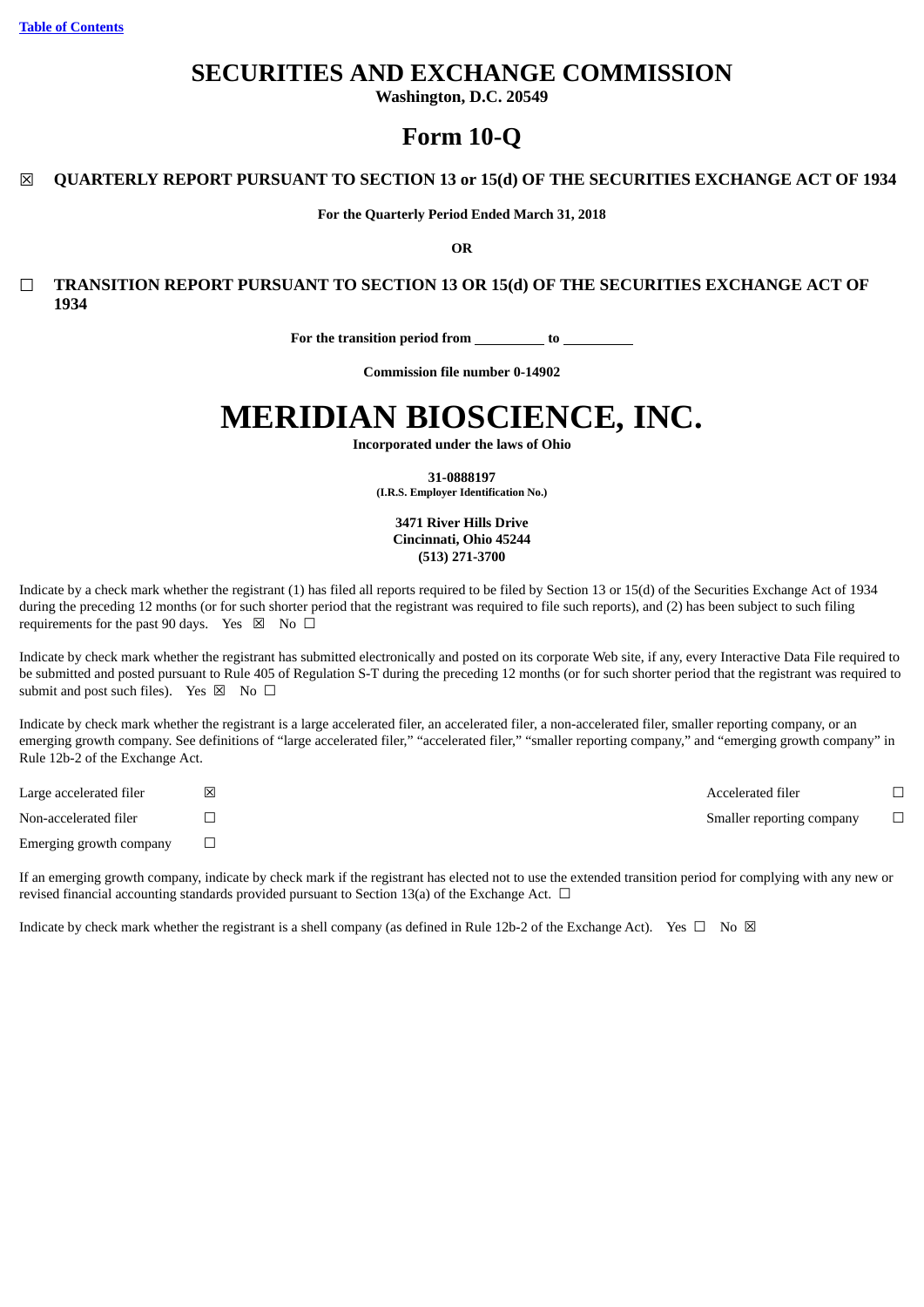Indicate the number of shares outstanding of each of the issuer's classes of common stock, as of the latest practicable date.

 $\frac{\text{Class}}{\text{Common Stock, no par value}}$ 

**Class Outstanding April 30, 2018**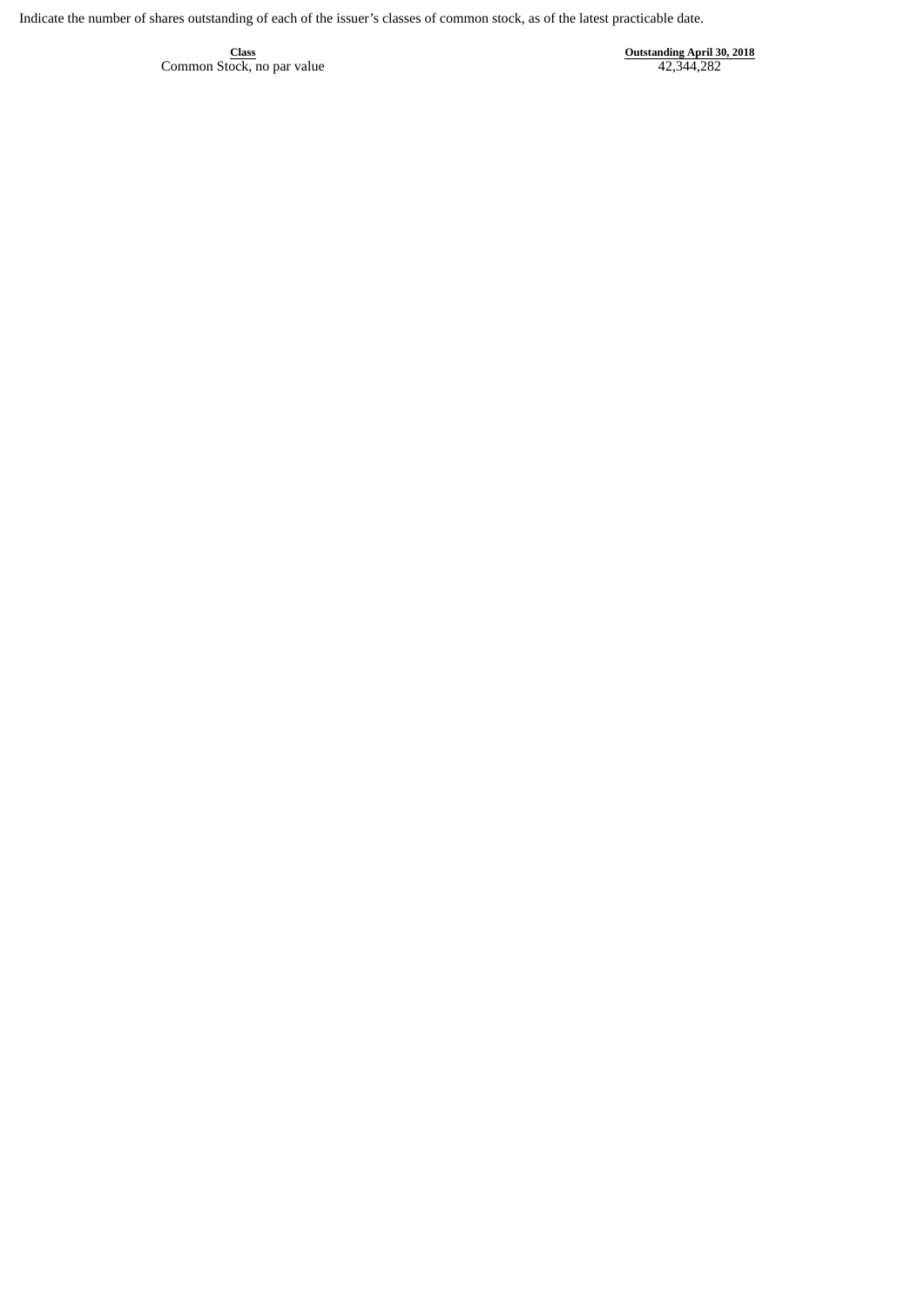## **MERIDIAN BIOSCIENCE, INC. AND SUBSIDIARIES TABLE OF CONTENTS TO QUARTERLY REPORT ON FORM 10-Q**

<span id="page-2-0"></span>

| PART I.          | <b>FINANCIAL INFORMATION</b>                                                                                                                  | Page(s)        |
|------------------|-----------------------------------------------------------------------------------------------------------------------------------------------|----------------|
| Item 1.          | <b>Financial Statements (Unaudited)</b><br>Condensed Consolidated Statements of Operations Three and Six Months Ended March 31, 2018 and 2017 | $\mathbf{1}$   |
|                  | Condensed Consolidated Statements of Comprehensive Income Three and Six Months Ended March 31, 2018 and 2017                                  | $\overline{2}$ |
|                  | Condensed Consolidated Statements of Cash Flows Six Months Ended March 31, 2018 and 2017                                                      | 3              |
|                  | Condensed Consolidated Balance Sheets March 31, 2018 and September 30, 2017                                                                   | $4 - 5$        |
|                  | <u>Condensed Consolidated Statement of Changes in Shareholders' Equity Six Months Ended March 31, 2018</u>                                    | 6              |
|                  | <b>Notes to Condensed Consolidated Financial Statements</b>                                                                                   | $7 - 13$       |
| Item 2.          | <b>Management's Discussion and Analysis of Financial Condition and Results of Operations</b>                                                  | 14-23          |
| Item 3.          | <b>Quantitative and Qualitative Disclosures About Market Risk</b>                                                                             | 23             |
| Item 4.          | <b>Controls and Procedures</b>                                                                                                                | 23             |
| PART II.         | <b>OTHER INFORMATION</b>                                                                                                                      |                |
| Item 1.          | <b>Legal Proceedings</b>                                                                                                                      | 24             |
| Item 1A.         | <b>Risk Factors</b>                                                                                                                           | 24             |
| Item 6.          | <b>Exhibits</b>                                                                                                                               | 24             |
| <b>Signature</b> |                                                                                                                                               | 25             |
|                  |                                                                                                                                               |                |

#### **FORWARD-LOOKING STATEMENTS**

This Quarterly Report on Form 10-Q contains forward-looking statements. The Private Securities Litigation Reform Act of 1995 provides a safe harbor from civil litigation for forward-looking statements accompanied by meaningful cautionary statements. Except for historical information, this report contains forward-looking statements within the meaning of Section 27A of the Securities Act of 1933, as amended, and Section 21E of the Securities Exchange Act of .<br>1934, which may be identified by words such as "estimates", "anticipates", "projects", "plans", "seeks", "may", "will", "expects", "intends", "believes", "should" and similar expressions or the negative versions thereof and which also may be identified by their context. All statements that address operating performance or events or developments that Meridian expects or anticipates will occur in the future, including, but not limited to, statements relating to per share diluted earnings and revenue, are forward-looking statements. Such statements, whether expressed or implied, are based upon current expectations of the Company and speak only as of the date made. Specifically, Meridian's forward-looking statements are, and will be, based on management's then-current views and assumptions regarding future events and operating performance. Meridian assumes no obligation to publicly update or revise any forward-looking statements even if experience or future changes make it clear that any projected results expressed or implied therein will not be realized. These statements are subject to various risks, uncertainties and other factors that could cause actual results to differ materially, including, without limitation, the following: Meridian's operating results, financial condition and continued growth depends, in part, on its ability to introduce into the marketplace enhancements of existing products or new products that incorporate technological advances, meet customer requirements and respond to products developed by Meridian's competition, its ability to effectively sell such products and its ability to successfully expand and effectively manage increased sales and marketing operations. While Meridian has introduced a number of internally developed products, there can be no assurance that it will be successful in the future in introducing *such products on a timely basis or in protecting its intellectual*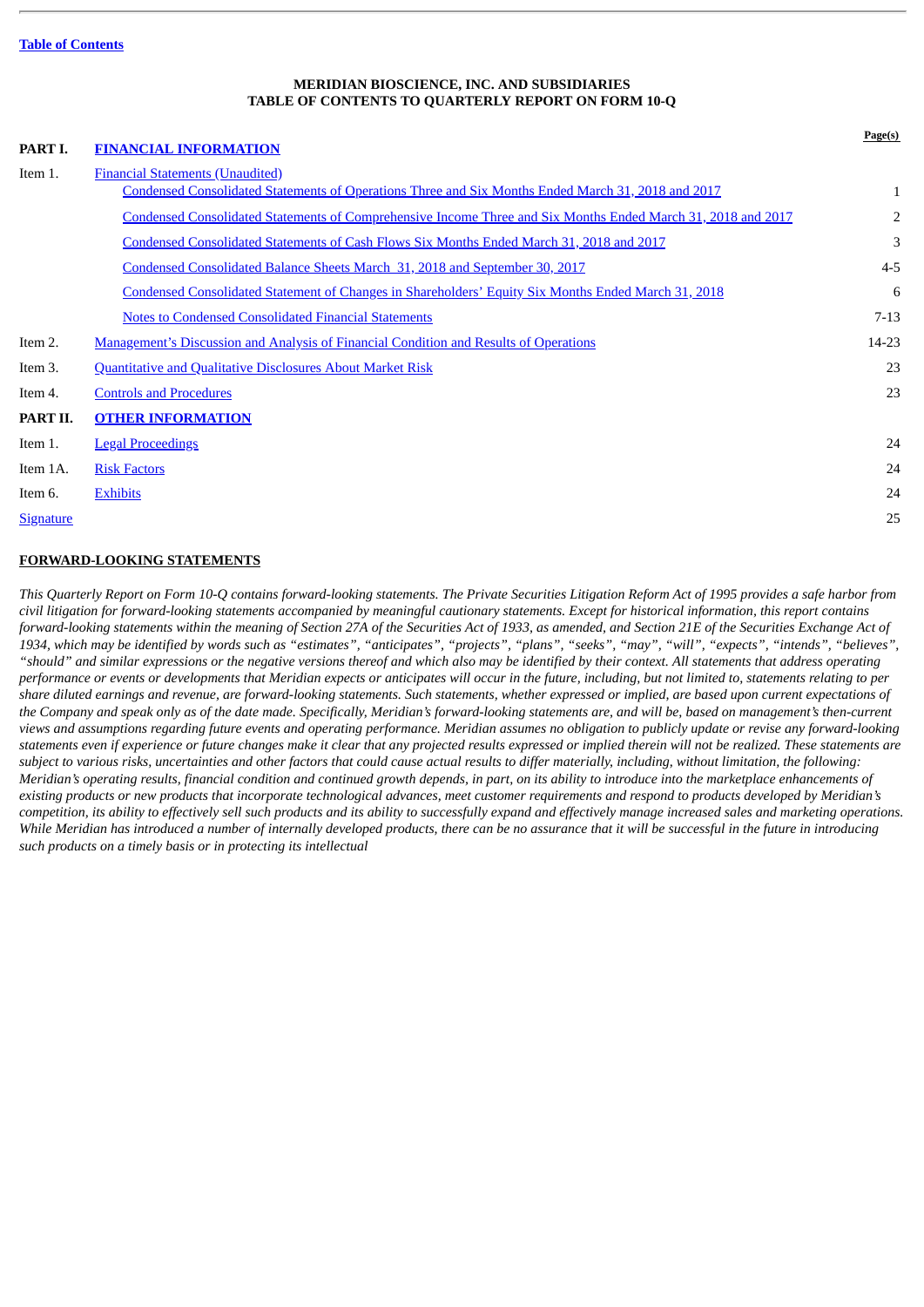property, and unexpected or costly manufacturing costs associated with the ramp up of new products could cause actual results to differ from expectations. Meridian relies on proprietary, patented and licensed technologies. As such, the Company's ability to protect its intellectual property rights, as well as the potential for intellectual property litigation, would impact its results. Ongoing consolidations of reference laboratories and formation of multi-hospital alliances may cause adverse changes to pricing and distribution. Recessionary pressures on the economy and the markets in which our customers operate, as well as adverse trends in buying patterns from customers, can change expected results. Costs and difficulties in complying with laws and regulations, including those administered by the United States Food and Drug Administration, can result in unanticipated expenses and delays and interruptions to the sale of new and existing products, as can the uncertainty of regulatory approvals and the regulatory process. The international scope of Meridian's operations, including changes in the relative strength or weakness of the U.S. dollar and general economic conditions in foreign countries, can impact results and make them difficult to predict. One of Meridian's growth strategies is the acquisition of companies and product lines. There can be no assurance that additional acquisitions will be consummated or that, if consummated, will be successful and the acquired businesses will be successfully integrated into Meridian's operations. There may be risks that acquisitions may disrupt operations and may pose potential difficulties in employee retention, and there may be additional risks with respect to Meridian's ability to recognize the benefits of acquisitions, including potential synergies and cost savings or the failure of acquisitions to achieve their plans and objectives. Meridian cannot predict the outcome of goodwill impairment testing and the impact of possible goodwill impairments on Meridian's earnings and financial results. Meridian cannot predict the possible impact of U.S. health care legislation enacted in 2010 - the Patient Protection and Affordable Care Act, as amended by the Health Care and Education Reconciliation Act - and any modification or repeal of any of the provisions thereof initiated by Congress or the presidential administration, and any similar initiatives in other countries on its results of operations. Efforts to reduce the U.S. federal deficit, breaches of Meridian's information technology systems and natural disasters and other events could have a materially adverse effect on Meridian's results of operations and revenues. In the past, the Company has identified a material weakness in our internal control over financial reporting, which has been remediated, but the Company can make no assurances that a material weakness will not be identified in the future, which if identified and not properly corrected, could materially adversely affect our operations and result in material misstatements in our financial statements. In addition to the factors described in this paragraph, as well as those factors identified from time to time in our filings with the Securities and Exchange Commission, Part I, Item 1A Risk Factors of our most recent Annual Report on Form 10-K contains a list and description of uncertainties, risks and other matters that may affect the Company. Readers should carefully review these forward-looking statements and risk factors and not place undue reliance on our *forward-looking statements.*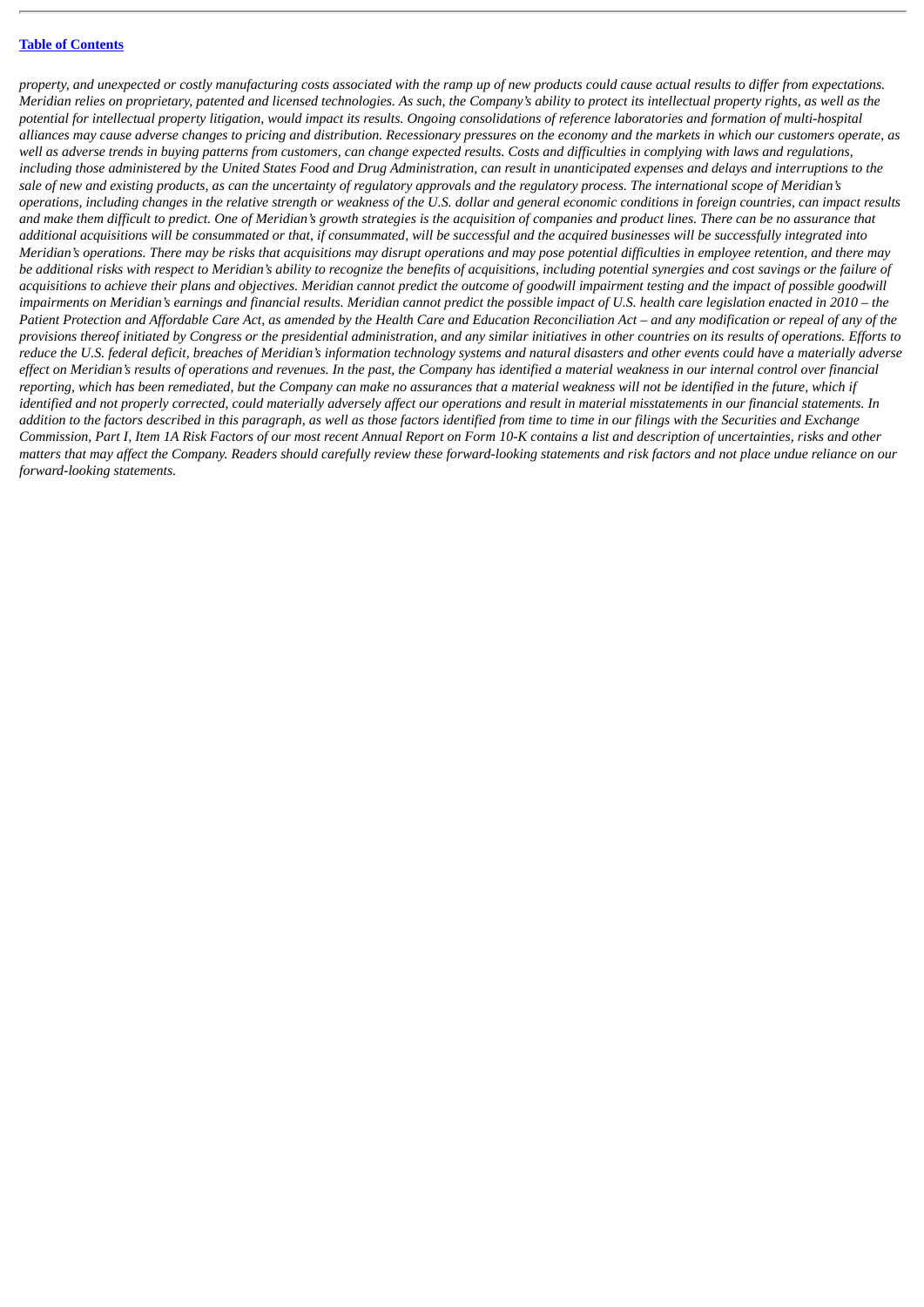## **PART I. FINANCIAL INFORMATION Item 1. Financial Statements**

## **MERIDIAN BIOSCIENCE, INC. AND SUBSIDIARIES Condensed Consolidated Statements of Operations (Unaudited) (in thousands, except per share data)**

<span id="page-4-2"></span><span id="page-4-1"></span><span id="page-4-0"></span>

|                                                                | <b>Three Months Ended</b><br>March 31, |                      | <b>Six Months Ended</b><br>March 31, |                      |
|----------------------------------------------------------------|----------------------------------------|----------------------|--------------------------------------|----------------------|
| <b>NET REVENUES</b>                                            | 2018<br>\$56,451                       | 2017<br>\$54,125     | 2018<br>\$108,734                    | 2017<br>\$100,934    |
| <b>COST OF SALES</b>                                           | 21,882                                 | 20,648               | 42,379                               | 38,418               |
| <b>GROSS PROFIT</b>                                            |                                        |                      |                                      |                      |
|                                                                | 34,569                                 | 33,477               | 66,355                               | 62,516               |
| <b>OPERATING EXPENSES</b>                                      |                                        |                      |                                      |                      |
| Research and development                                       | 4,222                                  | 3,951                | 8,702                                | 7,548                |
| Selling and marketing                                          | 8,648                                  | 8,066                | 17,458                               | 15,684               |
| General and administrative                                     | 9,110                                  | 7,274                | 18,062                               | 15,013               |
| Executive transition and realignment costs                     | 3,458                                  |                      | 4,192                                |                      |
| <b>Litigation costs</b>                                        | 1,453                                  |                      | 2,202                                |                      |
| Total operating expenses                                       | 26,891                                 | 19,291               | 50,616                               | 38,245               |
| <b>OPERATING INCOME</b>                                        | 7,678                                  | 14,186               | 15,739                               | 24,271               |
| OTHER INCOME (EXPENSE)                                         |                                        |                      |                                      |                      |
| Interest income                                                | 90                                     | 29                   | 162                                  | 51                   |
| Interest expense                                               | (379)                                  | (408)                | (774)                                | (831)                |
| Other, net                                                     | (165)                                  | 383                  | (245)                                | 358                  |
| Total other income (expense)                                   | (454)                                  | 4                    | (857)                                | (422)                |
| EARNINGS BEFORE INCOME TAXES                                   | 7,224                                  | 14,190               | 14,882                               | 23,849               |
| <b>INCOME TAX PROVISION</b>                                    | 1,936                                  | 4,878                | 3,292                                | 8,258                |
| <b>NET EARNINGS</b>                                            | \$5,288                                | \$9,312              | \$11,590                             | \$15,591             |
| <b>BASIC EARNINGS PER COMMON SHARE</b>                         | \$<br>0.12                             | \$<br>0.22           | \$.<br>0.27                          | \$.<br>0.37          |
| DILUTED EARNINGS PER COMMON SHARE                              | \$<br>0.12                             | $\mathbf{s}$<br>0.22 | $\mathbf{s}$<br>0.27                 | $\mathbb{S}$<br>0.37 |
| WEIGHTED AVERAGE NUMBER OF COMMON SHARES OUTSTANDING - BASIC   | 42,323                                 | 42,202               | 42,289                               | 42,177               |
| EFFECT OF DILUTIVE STOCK OPTIONS AND RESTRICTED SHARE UNITS    | 409                                    | 366                  | 404                                  | 362                  |
| WEIGHTED AVERAGE NUMBER OF COMMON SHARES OUTSTANDING - DILUTED | 42,732                                 | 42,568               | 42,693                               | 42,539               |
| <b>ANTI-DILUTIVE SECURITIES:</b>                               |                                        |                      |                                      |                      |
| Common share options and restricted share units                | 1,021                                  | 1,001                | 1,015                                | 871                  |
| DIVIDENDS DECLARED PER COMMON SHARE                            | \$0.125                                | \$0.125              | \$<br>0.250                          | 0.325<br>\$          |

The accompanying notes are an integral part of these condensed consolidated financial statements.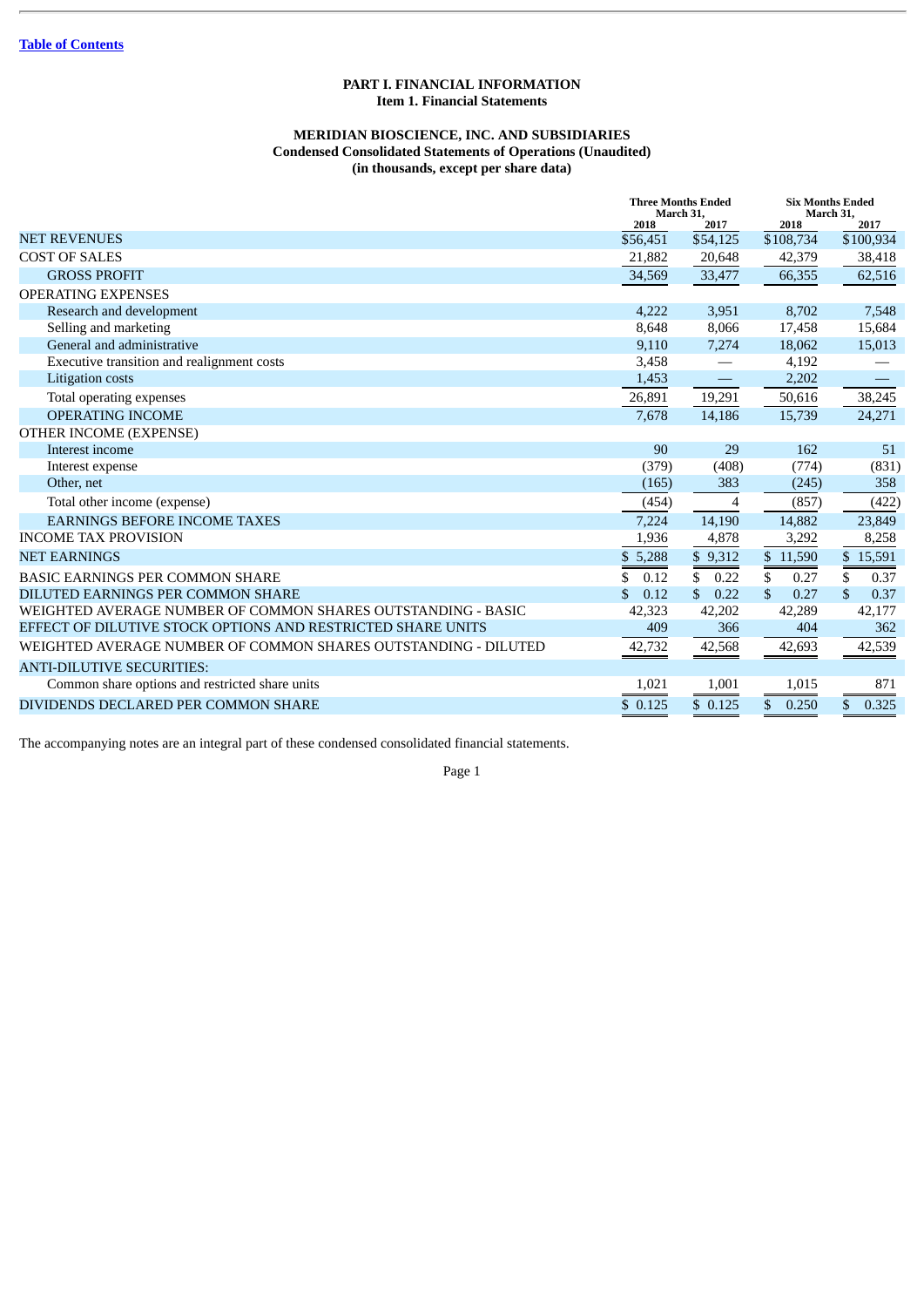## **MERIDIAN BIOSCIENCE, INC. AND SUBSIDIARIES Condensed Consolidated Statements of Comprehensive Income (Unaudited) (dollars in thousands)**

<span id="page-5-0"></span>

|                                                             |         | <b>Three Months Ended</b><br>March 31, |          | <b>Six Months Ended</b><br>March 31, |
|-------------------------------------------------------------|---------|----------------------------------------|----------|--------------------------------------|
|                                                             | 2018    | 2017                                   | 2018     | 2017                                 |
| <b>NET EARNINGS</b>                                         | \$5.288 | \$9.312                                | \$11,590 | \$15,591                             |
| Other comprehensive income (loss):                          |         |                                        |          |                                      |
| Foreign currency translation adjustment                     | 926     | 512                                    | 1.217    | (911)                                |
| Unrealized gain on cash flow hedge                          | 424     | 128                                    | 765      | 1,688                                |
| Income taxes related to items of other comprehensive income | (107)   | (24)                                   | (219)    | (613)                                |
| Other comprehensive income, net of tax                      | 1,243   | 616                                    | 1,763    | 164                                  |
| <b>COMPREHENSIVE INCOME</b>                                 | \$6,531 | \$9,928                                | \$13,353 | \$15,755                             |
|                                                             |         |                                        |          |                                      |

The accompanying notes are an integral part of these condensed consolidated financial statements.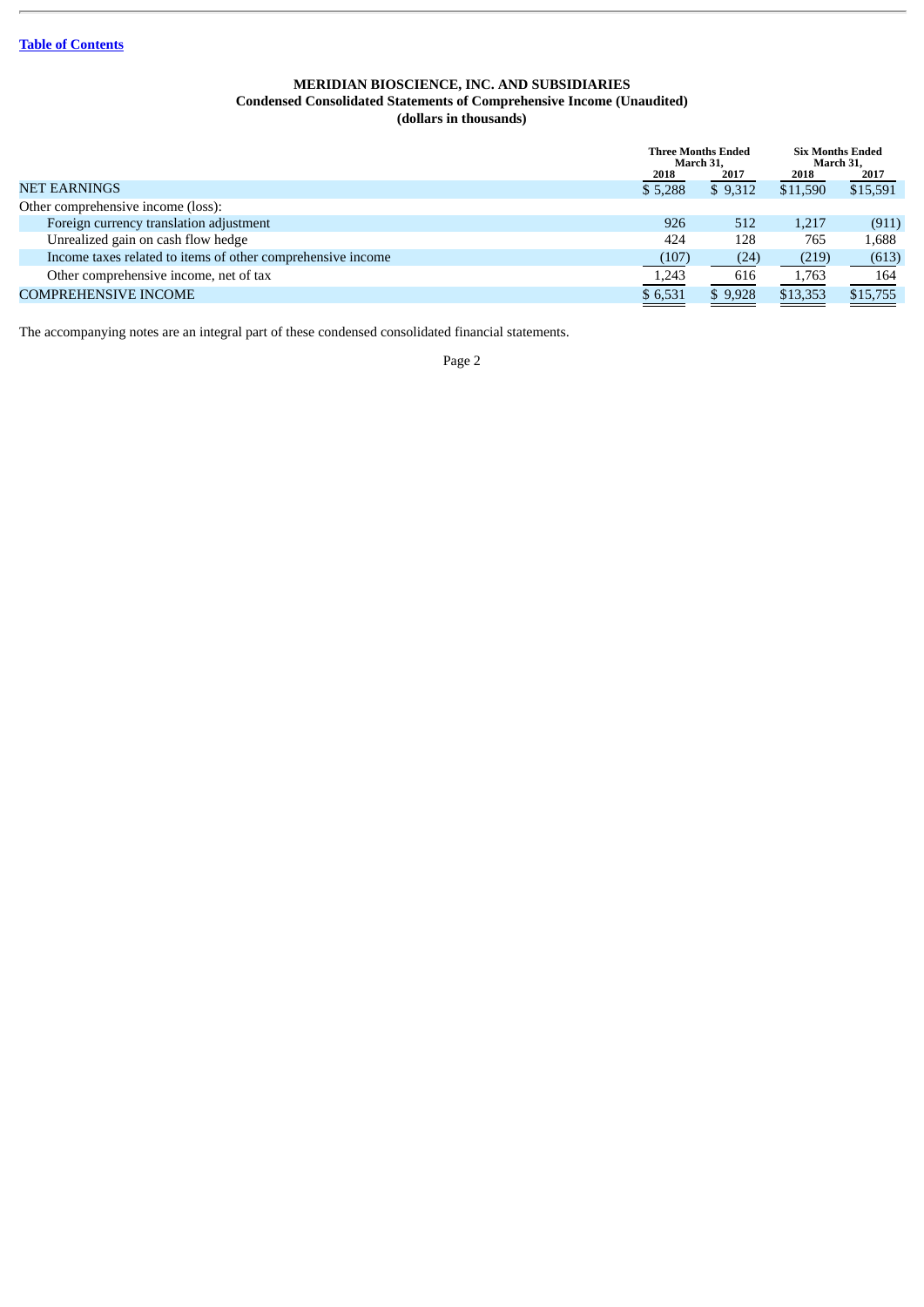## **MERIDIAN BIOSCIENCE, INC. AND SUBSIDIARIES Condensed Consolidated Statements of Cash Flows (Unaudited) (dollars in thousands)**

<span id="page-6-0"></span>

| <b>Six Months Ended March 31.</b>                         | 2018      | 2017      |
|-----------------------------------------------------------|-----------|-----------|
| <b>CASH FLOWS FROM OPERATING ACTIVITIES</b>               |           |           |
| Net earnings                                              | \$11,590  | \$15,591  |
| Non-cash items included in net earnings:                  |           |           |
| Depreciation of property, plant and equipment             | 2,236     | 2,154     |
| Amortization of intangible assets                         | 1,883     | 1,904     |
| Amortization of deferred instrument costs                 | 401       | 500       |
| Stock-based compensation                                  | 1,975     | 2,360     |
| Deferred income taxes                                     | (1,576)   | 1,982     |
| Change in:                                                |           |           |
| Accounts receivable                                       | (4, 185)  | (298)     |
| <b>Inventories</b>                                        | (2,370)   | 2,248     |
| Prepaid expenses and other current assets                 | 754       | 2,684     |
| Accounts payable and accrued expenses                     | 3,746     | (3, 415)  |
| Income taxes payable                                      | (775)     | 146       |
| Other, net                                                | 160       | (724)     |
| Net cash provided by operating activities                 | 13,839    | 25,132    |
| <b>CASH FLOWS FROM INVESTING ACTIVITIES</b>               |           |           |
| Purchase of property, plant and equipment                 | (2,160)   | (2, 273)  |
| Net cash used for investing activities                    | (2,160)   | (2,273)   |
| CASH FLOWS FROM FINANCING ACTIVITIES                      |           |           |
| Dividends paid                                            | (10,577)  | (13, 715) |
| Payments on term loan                                     | (2,250)   | (1,500)   |
| Proceeds and tax benefits from exercises of stock options |           | 303       |
| Net cash used for financing activities                    | (12, 827) | (14, 912) |
| Effect of Exchange Rate Changes on Cash and Equivalents   | 476       | (428)     |
| Net (Decrease) Increase in Cash and Equivalents           | (672)     | 7,519     |
| Cash and Equivalents at Beginning of Period               | 57,072    | 47,226    |
| Cash and Equivalents at End of Period                     | \$56,400  | \$54,745  |

The accompanying notes are an integral part of these condensed consolidated financial statements.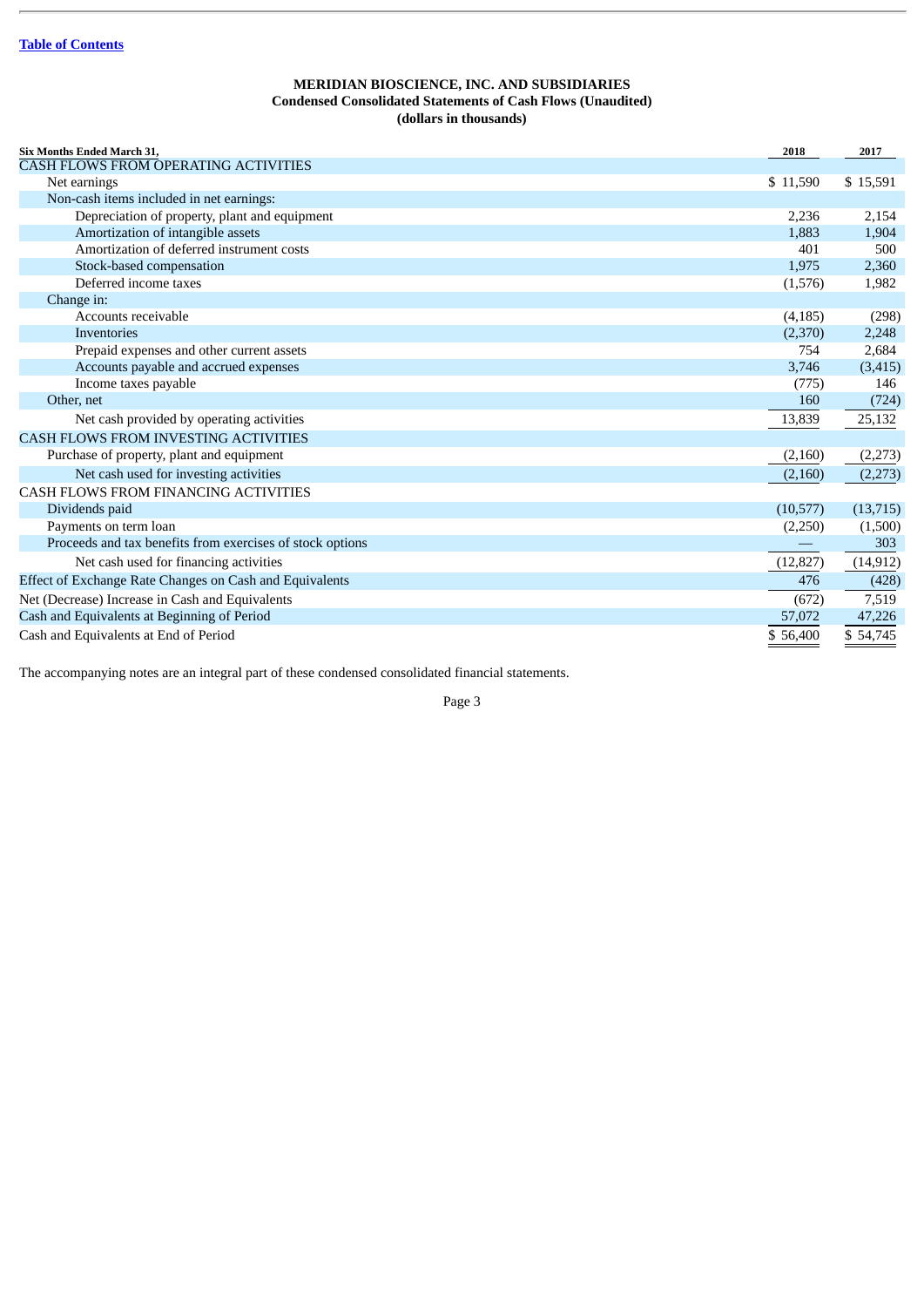## **MERIDIAN BIOSCIENCE, INC. AND SUBSIDIARIES Condensed Consolidated Balance Sheets (dollars in thousands)**

## **ASSETS**

<span id="page-7-0"></span>

|                                                         | March 31,<br>2018<br>(Unaudited) | September 30,<br>2017 |
|---------------------------------------------------------|----------------------------------|-----------------------|
| <b>CURRENT ASSETS</b>                                   |                                  |                       |
| Cash and equivalents                                    | \$<br>56,400                     | \$<br>57,072          |
| Accounts receivable, less allowances of \$326 and \$307 | 33,793                           | 29,106                |
| <b>Inventories</b>                                      | 43,794                           | 41,493                |
| Prepaid expenses and other current assets               | 5,485                            | 6,204                 |
| Total current assets                                    | 139,472                          | 133,875               |
| PROPERTY, PLANT AND EQUIPMENT, at Cost                  |                                  |                       |
| Land                                                    | 1,169                            | 1,162                 |
| <b>Buildings and improvements</b>                       | 32,293                           | 32,207                |
| Machinery, equipment and furniture                      | 50,366                           | 48,836                |
| Construction in progress                                | 2,356                            | 1,895                 |
| Subtotal                                                | 86,184                           | 84,100                |
| Less: accumulated depreciation and amortization         | 55,923                           | 53,590                |
| Net property, plant and equipment                       | 30,261                           | 30,510                |
| <b>OTHER ASSETS</b>                                     |                                  |                       |
| Goodwill                                                | 55,409                           | 54,926                |
| Other intangible assets, net                            | 24,885                           | 26,704                |
| Restricted cash                                         | 1.000                            | 1,000                 |
| Deferred instrument costs, net                          | 1,388                            | 1,368                 |
| Fair value of interest rate swap                        | 1,580                            | 815                   |
| Deferred income taxes                                   | 107                              | 158                   |
| Other assets                                            | 445                              | 421                   |
| Total other assets                                      | 84,814                           | 85,392                |
| <b>TOTAL ASSETS</b>                                     | \$254,547                        | \$<br>249,777         |

The accompanying notes are an integral part of these condensed consolidated financial statements.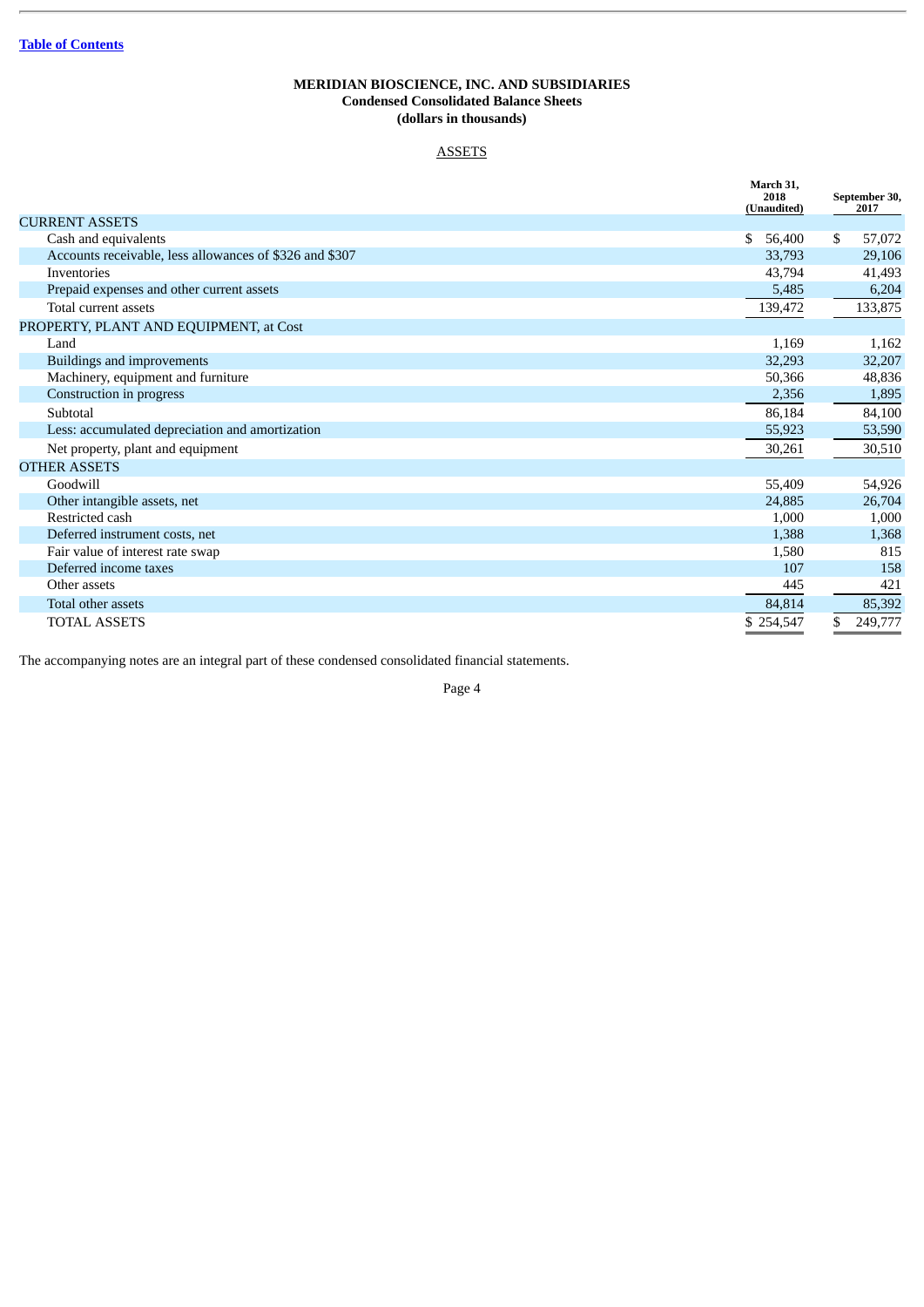## **MERIDIAN BIOSCIENCE, INC. AND SUBSIDIARIES Condensed Consolidated Balance Sheets (dollars in thousands)**

# LIABILITIES AND SHAREHOLDERS' EQUITY

|                                                                                                                  | March 31.<br>2018<br>(Unaudited) | September 30,<br>2017 |
|------------------------------------------------------------------------------------------------------------------|----------------------------------|-----------------------|
| <b>CURRENT LIABILITIES</b>                                                                                       |                                  |                       |
| Accounts payable                                                                                                 | \$<br>7,564                      | \$<br>7,719           |
| Accrued employee compensation costs                                                                              | 8,355                            | 4,536                 |
| Current portion of acquisition consideration                                                                     | 2,095                            | 2,095                 |
| Other accrued expenses                                                                                           | 2,899                            | 2,789                 |
| Current portion of long-term debt                                                                                | 4,500                            | 4,500                 |
| Income taxes payable                                                                                             | 368                              | 1,248                 |
| Total current liabilities                                                                                        | 25,781                           | 22,887                |
| <b>NON-CURRENT LIABILITIES</b>                                                                                   |                                  |                       |
| Acquisition consideration                                                                                        | 235                              | 235                   |
| Post-employment benefits                                                                                         | 2.492                            | 2,468                 |
| Long-term debt                                                                                                   | 47,914                           | 50,147                |
| Long-term income taxes payable                                                                                   | 854                              |                       |
| Deferred income taxes                                                                                            | 2,935                            | 4,455                 |
| Total non-current liabilities                                                                                    | 54,430                           | 57,305                |
| <b>COMMITMENTS AND CONTINGENCIES</b>                                                                             |                                  |                       |
| <b>SHAREHOLDERS' EQUITY</b>                                                                                      |                                  |                       |
| Preferred stock, no par value; 1,000,000 shares authorized; none issued                                          |                                  |                       |
| Common shares, no par value; 71,000,000 shares authorized, 42,344,042 and 42,207,317 shares issued, respectively |                                  |                       |
| Additional paid-in capital                                                                                       | 127,583                          | 125,608               |
| Retained earnings                                                                                                | 47,936                           | 46,923                |
| Accumulated other comprehensive loss                                                                             | (1, 183)                         | (2,946)               |
| Total shareholders' equity                                                                                       | 174,336                          | 169,585               |
| TOTAL LIABILITIES AND SHAREHOLDERS' EQUITY                                                                       | \$254,547                        | 249,777               |

The accompanying notes are an integral part of these condensed consolidated financial statements.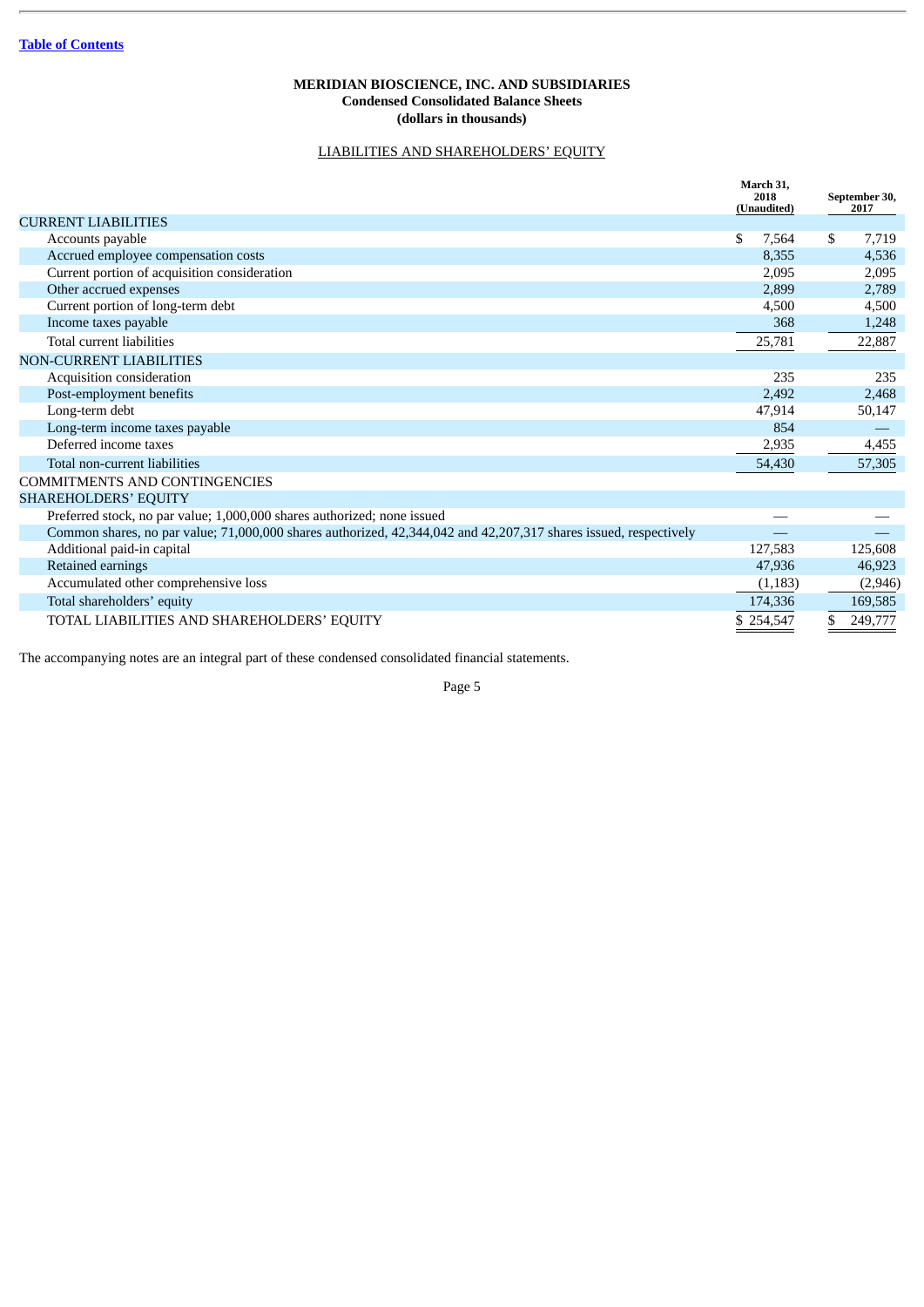## **MERIDIAN BIOSCIENCE, INC. AND SUBSIDIARIES Condensed Consolidated Statement of Changes in Shareholders' Equity (Unaudited) (dollars and shares in thousands)**

<span id="page-9-0"></span>

|                                         | Common<br><b>Shares</b> | Additional<br>Paid-In | Retained  | <b>Accumulated Other</b>       |          | Total                   |
|-----------------------------------------|-------------------------|-----------------------|-----------|--------------------------------|----------|-------------------------|
|                                         | <b>Issued</b>           | Capital               | Earnings  | Comprehensive<br>Income (Loss) |          | Shareholders'<br>Equity |
| <b>Balance at September 30, 2017</b>    | 42,207                  | \$125,608             | \$46,923  |                                | (2,946)  | 169,585                 |
| Cash dividends paid                     |                         |                       | (10, 577) |                                |          | (10, 577)               |
| Conversion of restricted share units    | 137                     |                       |           |                                |          |                         |
| Stock compensation expense              |                         | 1,975                 |           |                                |          | 1,975                   |
| Net earnings                            |                         |                       | 11,590    |                                |          | 11,590                  |
| Foreign currency translation adjustment |                         |                       |           |                                | 1.217    | 1,217                   |
| Hedging activity, net of tax            |                         |                       |           |                                | 546      | 546                     |
| <b>Balance at March 31, 2018</b>        | 42,344                  | \$127,583             | \$47,936  |                                | (1, 183) | 174,336                 |

The accompanying notes are an integral part of these condensed consolidated financial statements.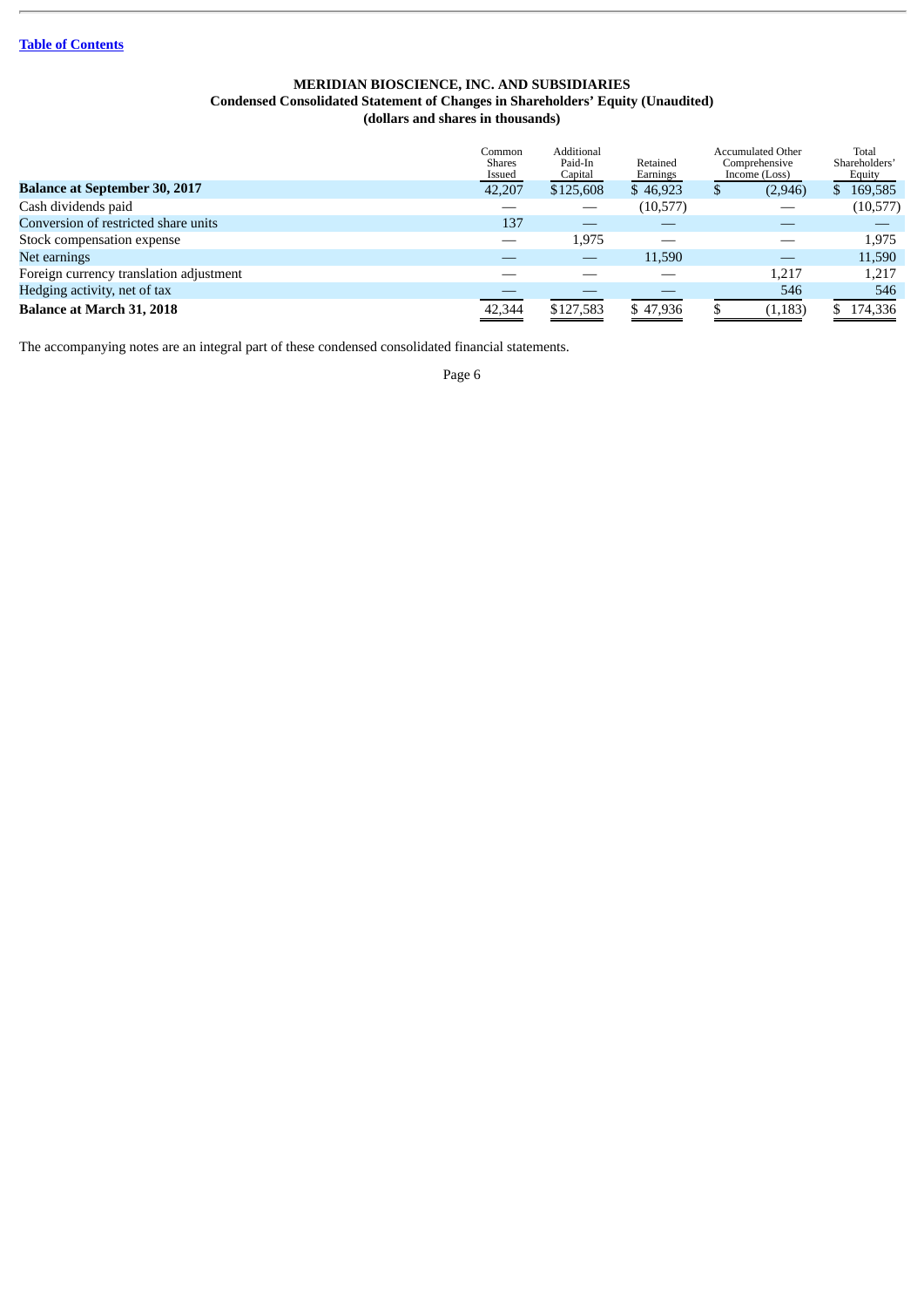## **MERIDIAN BIOSCIENCE, INC. AND SUBSIDIARIES Notes to Condensed Consolidated Financial Statements Dollars in Thousands, Except Per Share Amounts (Unaudited)**

#### <span id="page-10-0"></span>**1. Basis of Presentation**

The interim condensed consolidated financial statements are unaudited and are prepared in accordance with accounting principles generally accepted in the United States of America for interim financial information, and the rules and regulations of the Securities and Exchange Commission. Certain information and footnote disclosures normally included in financial statements prepared in accordance with generally accepted accounting principles have been condensed or omitted pursuant to such rules and regulations. In the opinion of Management, the interim financial statements include all normal adjustments and disclosures necessary to present fairly the Company's financial position as of March 31, 2018, the results of its operations for the three and six month periods ended March 31, 2018 and 2017, and its cash flows for the six month periods ended March 31, 2018 and 2017. These statements should be read in conjunction with the consolidated financial statements and footnotes thereto included in the Company's fiscal 2017 Annual Report on Form 10-K. Financial information as of September 30, 2017 has been derived from the Company's audited consolidated financial statements. The results of operations for interim periods are not necessarily indicative of the results to be expected for the year.

#### **2. Significant Accounting Policies**

A summary of the Company's significant accounting policies is included in Note 1 to the audited consolidated financial statements of the Company's fiscal 2017 Annual Report on Form 10-K.

#### *Recent Accounting Pronouncements –*

In May 2014, the FASB issued ASU No. 2014-09, *Revenue from Contracts with Customers*, which supersedes and replaces nearly all currently-existing U.S. GAAP revenue recognition guidance including related disclosure requirements. This guidance, including any clarification guidance thereon, will be effective for the Company beginning October 1, 2018 (fiscal 2019). The Company has prepared an inventory of its existing revenue streams and a preliminary analysis of the revenue recognition criteria applying ASU 2014-09. This analysis is preliminary and our overall assessment is not yet complete. However, based on the analysis completed to date, aside from certain expanded disclosure requirements, the Company does not currently anticipate that its planned adoption of ASU 2014-09 on a modified retrospective basis will have a material impact on its reported revenues.

In February 2016, the FASB issued ASU 2016-02, *Leases*, which amends the accounting guidance related to leases. These changes, which are designed to increase transparency and comparability among organizations for both lessees and lessors, include, among other things, requiring recognition of lease assets and liabilities on the balance sheet and disclosing key information about leasing arrangements. Adoption and implementation of the guidance is not required by the Company until the beginning of fiscal 2020, although early adoption is permitted. The Company expects to begin its assessment of the impact that adoption of this guidance will have on its financial statements in fiscal 2019.

In March 2016, the FASB issued ASU 2016-09, *Improvements to Employee Share-Based Payment Accounting*, which amends the accounting for share-based payment transactions. These changes, which are designed for simplification, involve several aspects of the accounting for share-based transactions, including the income tax consequences, classification of awards as either equity or liabilities, and classification on the statement of cash flows. The Company adopted this guidance in the first quarter of fiscal 2018, and as a result recorded \$160 to the income tax provision, which under the previous guidance would have been recorded within additional paid-in capital. While the future effect of the guidance is dependent upon numerous factors (e.g., the market price of the Company's common stock on the equity award grant date, the exercise/lapse dates of equity awards, and the market price of the Company's common stock on such exercise/lapse dates), the effect is not expected to be material. During the first six months of fiscal 2018, our tax provision included a \$170 charge for application of ASU 2016-09.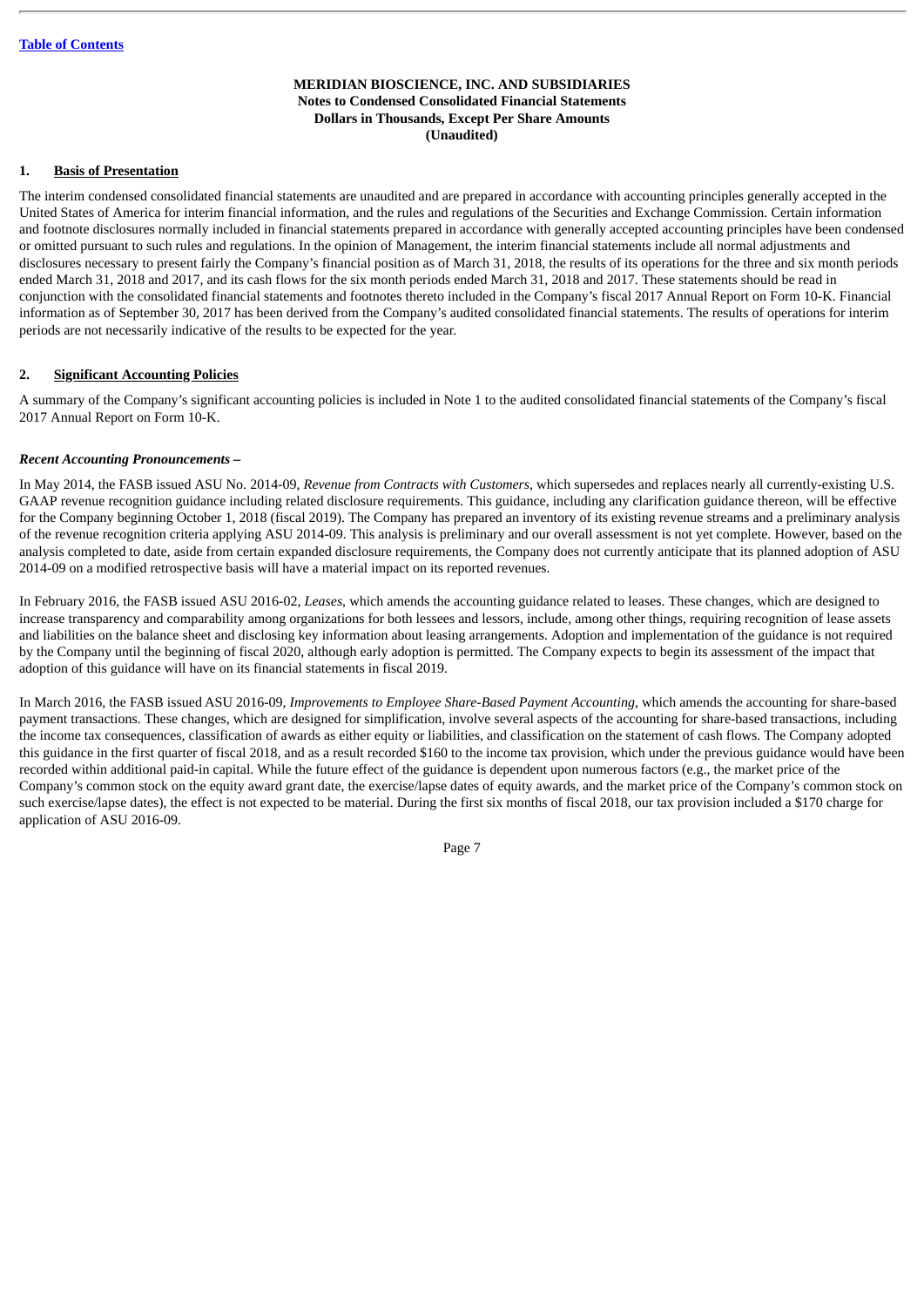In February 2018, the FASB issued ASU 2018-02, *Reclassification of Certain Tax Effects from Accumulated Other Comprehensive Income*, to address certain of the recent U.S. federal income tax legislation's impact on Accumulated Other Comprehensive Income ("AOCI"). The guidance specifically provides the option of reclassifying "stranded tax effects" related to the tax legislation from AOCI to retained earnings. Adoption and implementation of the optional guidance is not effective for the Company until the beginning of fiscal 2020, although early adoption is permitted. The Company plans to address adoption of this guidance later in fiscal 2018 in connection with the finalization of other matters related to the recent tax legislation (see Note 6 *"Income Taxes"*) but does not expect adoption to have a significant impact on the Company's consolidated results of operations, cash flows or financial position.

## *Reclassifications –*

Certain reclassifications have been made to the prior year financial statements to conform to the current year presentation. Such reclassifications had no impact on net earnings or shareholders' equity.

#### **3. Cash and Equivalents**

Cash and equivalents include the following components:

|                                  | <b>March 31, 2018</b>                                                                                                             |                        | September 30, 2017                    |                                                                                                                                  |  |
|----------------------------------|-----------------------------------------------------------------------------------------------------------------------------------|------------------------|---------------------------------------|----------------------------------------------------------------------------------------------------------------------------------|--|
|                                  | Cash and<br><b>Equivalents</b>                                                                                                    | Other<br><b>Assets</b> | <b>Cash and</b><br><b>Equivalents</b> | Other<br><b>Assets</b>                                                                                                           |  |
| Institutional money market funds | \$20,224                                                                                                                          |                        | \$20,104                              |                                                                                                                                  |  |
| Cash on hand -                   |                                                                                                                                   |                        |                                       |                                                                                                                                  |  |
| Restricted                       |                                                                                                                                   | 1,000                  |                                       | 1,000                                                                                                                            |  |
| Unrestricted                     | 36,176                                                                                                                            |                        | 36,968                                |                                                                                                                                  |  |
| Total                            | \$56,400<br><u> Tanzania de la contenentación de la contenentación de la contenentación de la contenentación de la contenenta</u> | \$1,000                | \$57,072                              | \$1,000<br><u> e de la provincia de la provincia de la provincia de la provincia de la provincia de la provincia de la provi</u> |  |

#### **4. Inventories**

Inventories are comprised of the following:

|                                    | March 31,<br>2018 | September 30,<br>2017 |
|------------------------------------|-------------------|-----------------------|
| Raw materials                      | \$7.645           | 6.575                 |
| Work-in-process                    | 12.781            | 11,559                |
| Finished goods - instruments       | 1,027             | 1,460                 |
| Finished goods - kits and reagents | 22,341            | 21,899                |
| <b>Total</b>                       | \$43,794          | 41.493                |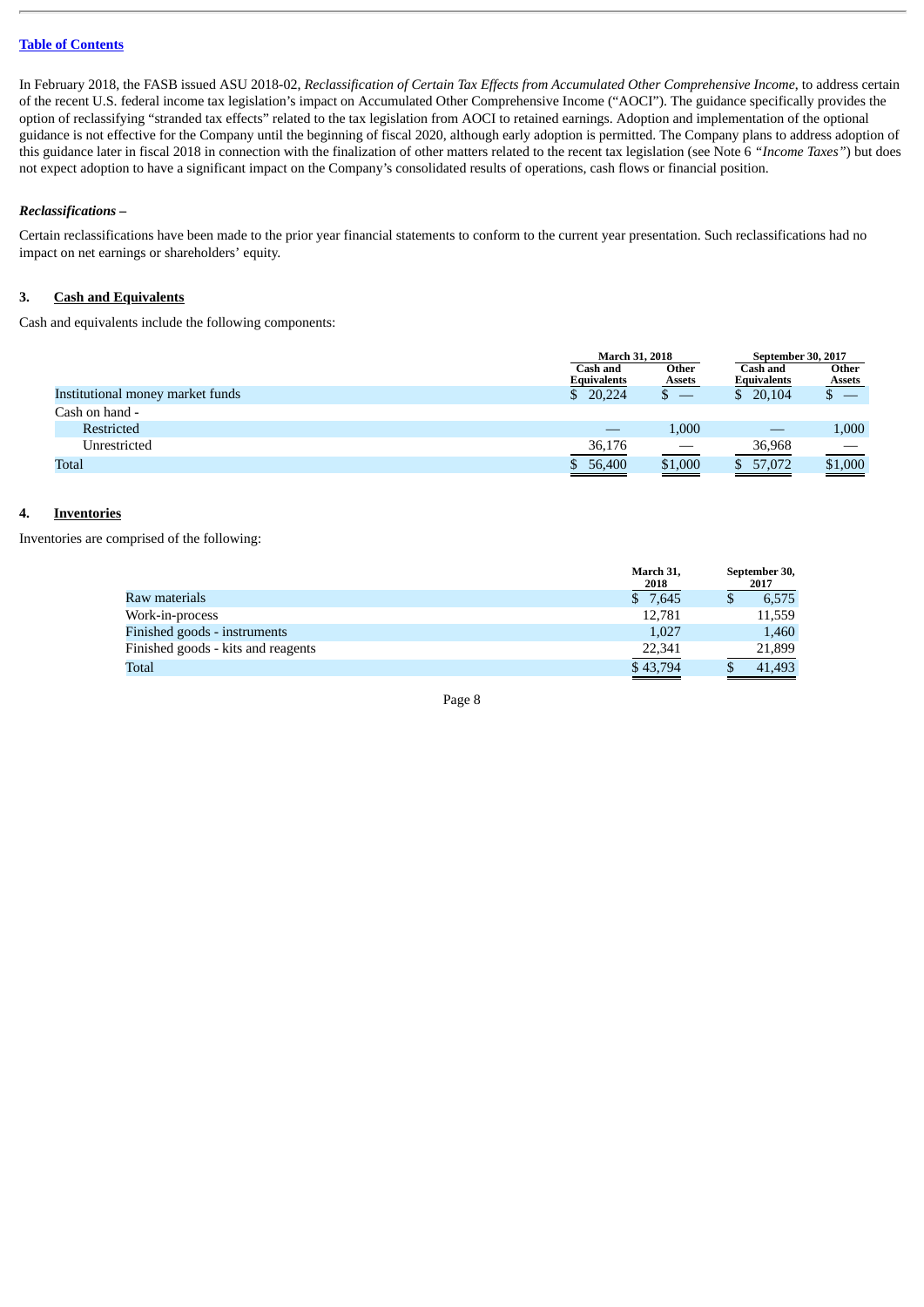#### **5. Intangible Assets**

A summary of our acquired intangible assets subject to amortization, as of March 31, 2018 and September 30, 2017, is as follows:

|                                                              | <b>March 31, 2018</b>      |                             |                            | September 30, 2017                 |
|--------------------------------------------------------------|----------------------------|-----------------------------|----------------------------|------------------------------------|
|                                                              | Gross<br>Carrying<br>Value | Accumulated<br>Amortization | Gross<br>Carrying<br>Value | Accumulated<br><b>Amortization</b> |
| Manufacturing technologies, core products and cell lines     | \$22,391                   | 13,469                      | \$22,332                   | 12,807                             |
| Trade names, licenses and patents                            | 8.758                      | 4.905                       | 8.689                      | 4.398                              |
| Customer lists, customer relationships and supply agreements | 24.721                     | 12,611                      | 24.562                     | 11,854                             |
| Non-compete agreements                                       | 720                        | 720                         | 720                        | 540                                |
|                                                              | \$56,590                   | 31,705                      | \$56,303                   | 29,599                             |

The actual aggregate amortization expense for these intangible assets was \$945 and \$936 for the three months ended March 31, 2018 and 2017, respectively, and \$1,883 and \$1,904 for the six months ended March 31, 2018 and 2017, respectively. The estimated aggregate amortization expense for these intangible assets for each of the fiscal years through fiscal 2023 is as follows: remainder of fiscal 2018 – \$1,701, fiscal 2019 – \$3,361, fiscal 2020 – \$3,193, fiscal 2021 – \$2,562, fiscal 2022 – \$2,182, and fiscal 2023 – \$2,170.

On May 17, 2017, the FDA issued a field safety notice advising customers to discontinue use of Magellan's lead testing systems with venous blood samples. This field safety notice was followed by product recall notices on May 25<sup>th</sup> and June 5<sup>th</sup>. Magellan's lead testing systems are capable of processing both capillary and venous blood samples. Magellan's LeadCare Plus and LeadCare Ultra systems, which accounted for approximately 10% of Magellan's annual revenues, are used predominantly with venous blood samples. Magellan's LeadCare and LeadCare II systems are predominantly used with capillary blood samples.

Subsequent to the issuances of these field safety and product recall notices, the FDA completed an inspection of Magellan's Quality System, and issued its Form 483, Inspectional Observations, on June 29, 2017, which was expectedly followed by a Warning Letter issued on October 23, 2017. The Warning Letter requires periodic reporting on our remediation progress. To date, we have satisfied our post-Warning Letter reporting requirements with the FDA. During the three and six months ended March 31, 2018, we incurred approximately \$300 and \$800, respectively, in Quality System remediation costs, primarily related to regulatory consultants and studies required to reinstate our venous blood sample claim.

As a result of these matters, we expect to experience delays in reinstating venous blood sample testing on our LeadCare products, as well as in obtaining 510(k) clearance for new Magellan products. We also expect delays in obtaining export certifications for Magellan products during the remediation period. In light of these factors and their impacts, during our 2017 third fiscal quarter, it was determined that a potential impairment of goodwill recorded in connection with the acquisition of Magellan had occurred (i.e., a "triggering event"). With the assistance of an independent valuation firm, Magellan's fair value was calculated via both market (comparable company) and income (discounted cash flows) approaches. Based upon these approaches, it was determined that the carrying value of the Magellan reporting unit did, in fact, exceed its fair value. As a result, an impairment charge of \$6,628, on both a pre-tax and after-tax basis, was recorded during the fiscal 2017 third quarter.

Given all of the factors considered, we do not anticipate, at this time, any further goodwill impairment charge from the Magellan acquisition. See Note 10 *"Subsequent Events"*.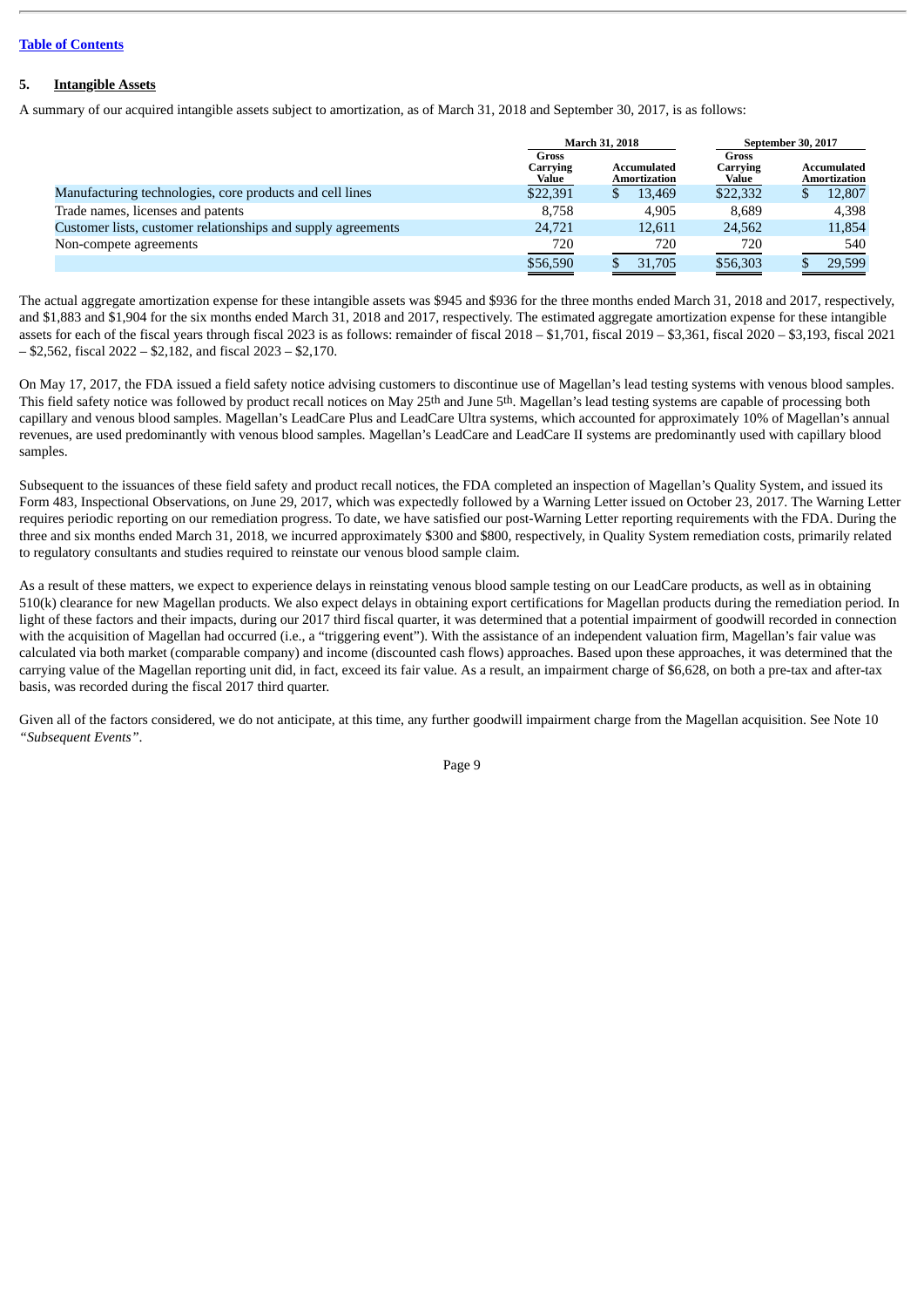#### **6. Income Taxes**

On December 22, 2017, the United States enacted tax reform legislation commonly known as the Tax Cuts and Jobs Act (the "tax reform act"). In applying the tax reform act, we followed the guidance in SEC Staff Accounting Bulletin 118 ("SAB 118"), regarding the application of ASC Topic 740 – Income Taxes in situations where a company does not have the necessary information available, prepared or analyzed in reasonable detail to complete the accounting for certain income tax effects of the tax reform act for the reporting period in which the tax reform act was enacted. SAB 118 provides for a measurement period beginning in the reporting period that includes the tax reform act's enactment date and ending when a company has obtained, prepared and analyzed the information needed in order to complete the accounting requirements but in no circumstances should the measurement period extend beyond one year from the enactment date.

We completed the accounting for the effects of the tax reform act during the quarter ended December 31, 2017, except for the effects related to the one-time deemed repatriation transition tax on unrepatriated foreign earnings (the "repatriation transition tax"). As a result, our financial statements for the six months ended March 31, 2018 reflect these effects of the tax reform act as provisional based on a reasonable estimate of the income tax effects. We have included a provisional non-current income tax payable in the amount of \$854 related to the repatriation transition tax. The provisional amount is based on tax attribute information currently available from foreign investments. We continue to gather and analyze information, including historical adjustments to earnings and profits of foreign subsidiaries, in order to complete the accounting for the effects of the estimated repatriation transition tax.

Accounting for the remaining income tax effects of the tax reform act which impact our tax provision has been substantially completed and are included in the accompanying Condensed Consolidated Financial Statements as of March 31, 2018. We recorded a one-time tax benefit of \$1,695 in the first quarter resulting from the tax reform act, including an adjustment from the re-measurement of deferred tax assets and liabilities. This re-measurement includes an estimate of the temporary differences expected to be realized during fiscal 2018 at a transitional blended federal rate of 24.5%. The remaining temporary differences were re-measured at the 21% federal rate.

#### **7. Bank Credit Arrangements**

In connection with the acquisition of Magellan Biosciences, Inc., and its wholly-owned subsidiary Magellan Diagnostics, Inc. (collectively, "Magellan"), on March 22, 2016 the Company entered into a \$60,000 five-year term loan with a commercial bank. The term loan requires quarterly principal and interest payments, with interest at a variable rate tied to LIBOR, and a balloon principal payment due March 31, 2021. The required principal payments on the term loan for each of the remaining fiscal years are as follows: remainder of fiscal 2018 – \$2,250, fiscal 2019 – \$5,250, fiscal 2020 – \$6,000, and fiscal 2021 – \$39,000. In light of the term loan's interest being determined on a variable rate basis, the fair value of the term loan at March 31, 2018 approximates the current carrying value reflected in the accompanying Condensed Consolidated Balance Sheet.

In order to limit exposure to volatility in the LIBOR interest rate, the Company and the commercial bank also entered into an interest rate swap that effectively converts the variable interest rate on the term loan to a fixed rate of 2.76%. With an initial notional balance of \$60,000, the interest rate swap was established with critical terms identical to those of the term loan, including (i) notional reduction amounts and dates; (ii) LIBOR settlement rates; (iii) rate reset dates; and (iv) term/maturity. Due to this, the interest rate swap has been designated as an effective cash flow hedge, with changes in fair value reflected as a separate component of other comprehensive income in the accompanying Condensed Consolidated Statements of Comprehensive Income. At March 31, 2018 and September 30, 2017, the fair value of the interest rate swap was \$1,580 and \$815, respectively, and is reflected as a non-current asset in the accompanying Condensed Consolidated Balance Sheets. This fair value was determined by reference to a third party valuation, and is considered a Level 2 input within the fair value hierarchy of valuation techniques.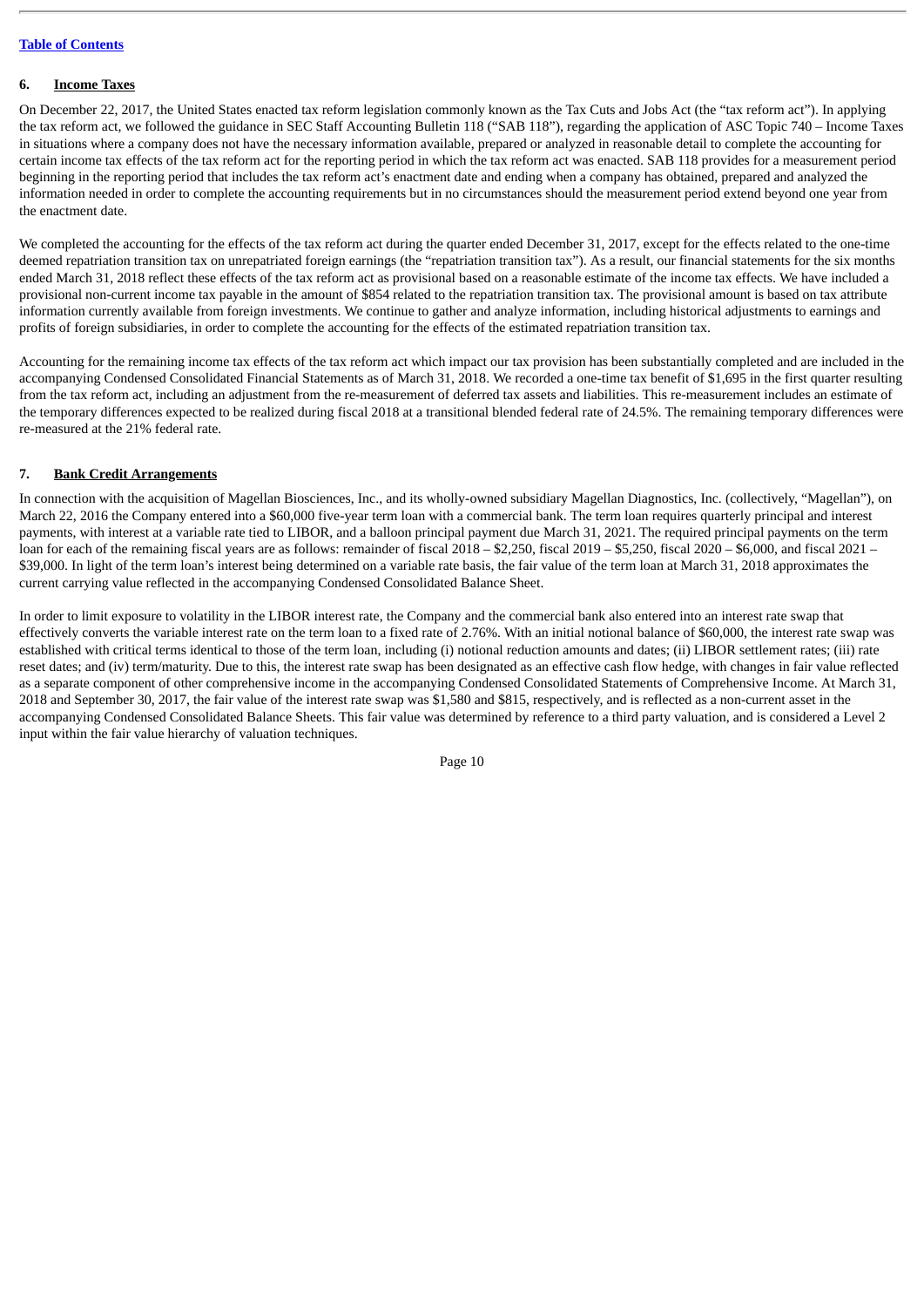In addition, the Company maintains a \$30,000 revolving credit facility with a commercial bank, which expires March 31, 2021. There were no borrowings outstanding on this credit facility at March 31, 2018 or September 30, 2017.

The term loan and the revolving credit facility are collateralized by the business assets of the Company's U.S. subsidiaries and require compliance with financial covenants that limit the amount of debt obligations and require a minimum level of coverage of fixed charges, as defined in the borrowing agreement. As of March 31, 2018, the Company is in compliance with all covenants. The Company is also required to maintain a compensating cash balance with the bank in the amount of \$1,000, and is in compliance with this requirement.

#### **8. Reportable Segments and Major Customers Information**

Meridian was formed in 1976 and functions as a fully-integrated life science company with principal businesses in (i) the development, manufacture, sale and distribution of diagnostic test kits, primarily for certain gastrointestinal, viral, respiratory, and parasitic infectious diseases, and elevated blood lead levels; and (ii) the manufacture and distribution of bulk antigens, antibodies, PCR/qPCR reagents, nucleotides, competent cells, and bioresearch reagents used by researchers and other diagnostic manufacturers.

Our reportable segments are Diagnostics and Life Science. The Diagnostics segment consists of manufacturing operations for infectious disease products in Cincinnati, Ohio; manufacturing operations for products detecting elevated lead levels in blood in Billerica, Massachusetts (near Boston); and the sale and distribution of diagnostics products domestically and abroad. This segment's products are used by hospitals, reference labs and physician offices to detect infectious diseases and elevated lead levels.

The Life Science segment consists of manufacturing operations in Memphis, Tennessee; Boca Raton, Florida; London, England; Luckenwalde, Germany; and Sydney, Australia; and the sale and distribution of bulk antigens, antibodies, PCR/qPCR reagents, nucleotides, competent cells, and bioresearch reagents domestically and abroad, including sales, business development and distribution facilities in Singapore and Beijing, China to further pursue growing revenue opportunities in Asia. This segment's products are used by manufacturers and researchers in a variety of applications (e.g., in-vitro medical device manufacturing, microRNA detection, next-gen sequencing, plant genotyping, and mutation detection, among others).

Amounts due from two Diagnostics distributor customers accounted for 25% and 11% of consolidated accounts receivable at March 31, 2018 and September 30, 2017, respectively. Revenues from these two distributor customers accounted for 27% and 28% of the Diagnostics segment third-party revenues during the three months ended March 31, 2018 and 2017, respectively, and 30% and 27% during the six month periods ended March 31, 2018 and 2017, respectively. These distributors represented 19% of consolidated revenues for each of the fiscal 2018 and 2017 second quarters and 21% and 19% for the respective year-to-date six month periods, respectively.

Within our Life Science segment, two diagnostic manufacturing customers accounted for 22% and 21% of the segment's third-party revenues during the three months ended March 31, 2018 and 2017, respectively, and 19% and 20% during the six months ended March 31, 2018 and 2017, respectively.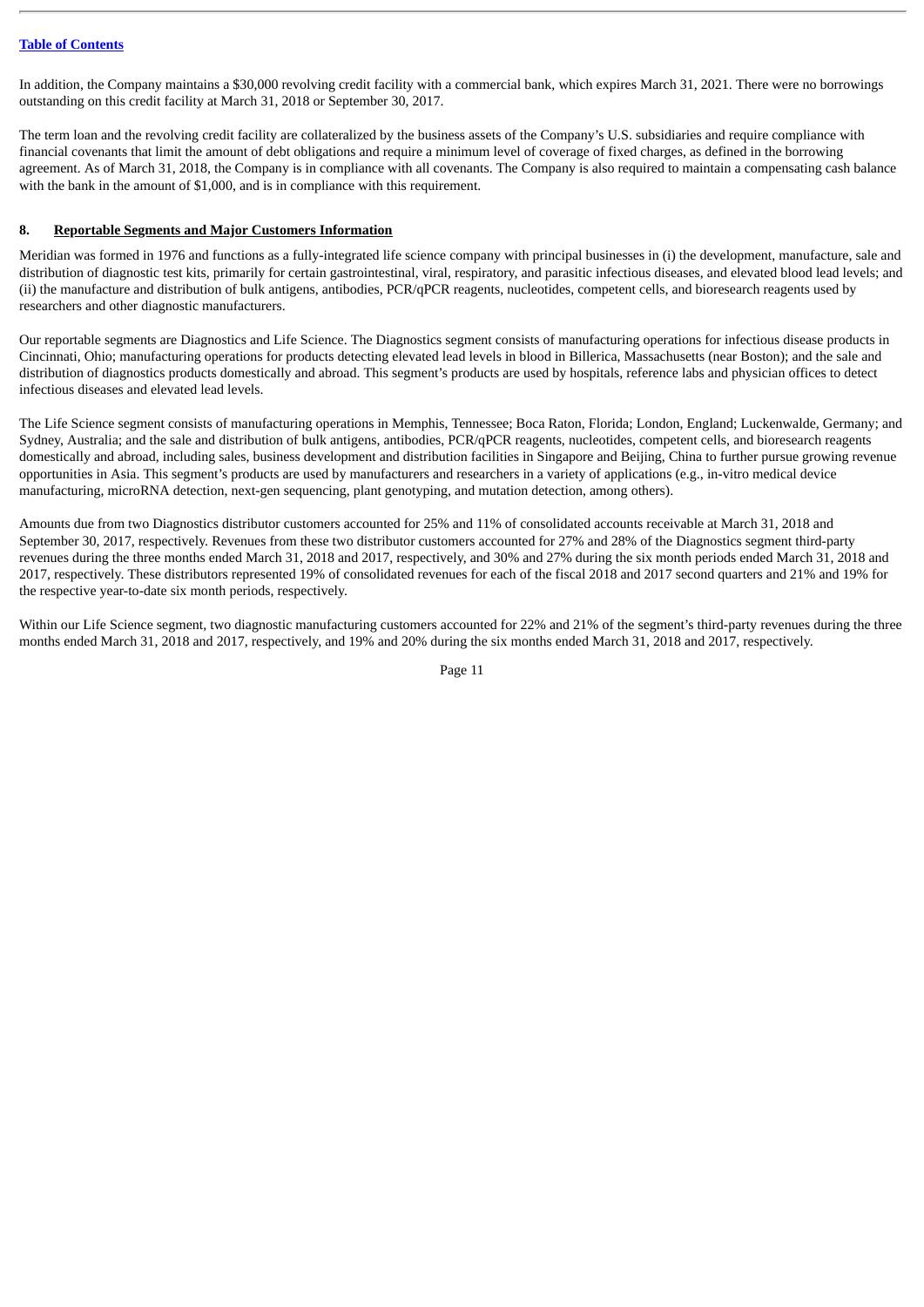Segment information for the interim periods is as follows:

|                                                   | <b>Diagnostics</b>     | <b>Life Science</b>    | <b>Unallocated</b><br>Costs and<br>Eliminations(1) | <b>Total</b> |
|---------------------------------------------------|------------------------|------------------------|----------------------------------------------------|--------------|
| Three Months Ended March 31, 2018                 |                        |                        |                                                    |              |
| Net revenues -                                    |                        |                        |                                                    |              |
| Third-party                                       | \$<br>39,782           | $\mathbf{s}$<br>16,669 | \$                                                 | \$56,451     |
| Inter-segment                                     | 80                     | 75                     | (155)                                              |              |
| Operating income                                  | 8,986                  | 3,576                  | (4,884)                                            | 7,678        |
| Goodwill (March 31, 2018)                         | 35,213                 | 20,196                 |                                                    | 55,409       |
| Other intangible assets, net (March 31, 2018)     | 23,430                 | 1,455                  |                                                    | 24,885       |
| Total assets (March 31, 2018)                     | 179,825                | 75,288                 | (566)                                              | 254,547      |
| Three Months Ended March 31, 2017                 |                        |                        |                                                    |              |
| Net revenues -                                    |                        |                        |                                                    |              |
| Third-party                                       | $\mathbb{S}$<br>37,772 | 16,353<br>\$.          | \$                                                 | \$54,125     |
| Inter-segment                                     | 128                    | 107                    | (235)                                              |              |
| Operating income                                  | 9,595                  | 4,571                  | 20                                                 | 14,186       |
| Goodwill (September 30, 2017)                     | 35,213                 | 19,713                 |                                                    | 54,926       |
| Other intangible assets, net (September 30, 2017) | 24,973                 | 1,731                  |                                                    | 26,704       |
| Total assets (September 30, 2017)                 | 180,226                | 69,938                 | (387)                                              | 249,777      |
| <b>Six Months Ended March 31, 2018</b>            |                        |                        |                                                    |              |
| Net revenues -                                    |                        |                        |                                                    |              |
| Third-party                                       | \$.<br>77,272          | \$31,462               | \$                                                 | \$108,734    |
| Inter-segment                                     | 201                    | 267                    | (468)                                              |              |
| Operating income                                  | 15,760                 | 6,360                  | (6,381)                                            | 15,739       |
| Six Months Ended March 31, 2017                   |                        |                        |                                                    |              |
| Net revenues -                                    |                        |                        |                                                    |              |
| Third-party                                       | \$<br>71,580           | 29,354<br>\$.          | \$                                                 | \$100,934    |
| Inter-segment                                     | 207                    | 232                    | (439)                                              |              |
| Operating income                                  | 16,238                 | 7,838                  | 195                                                | 24,271       |

(1) Unallocated costs for the three and six months ended March 31, 2018 total \$4,911 and \$6,394, respectively, and are comprised of Executive Transition and Realignment Costs, and Litigation Costs, as set forth within the accompanying Condensed Consolidated Statements of Operations. Eliminations consist of inter-segment transactions.

Transactions between segments are accounted for at established intercompany prices for internal and management purposes, with all intercompany amounts eliminated in consolidation.

#### **9. Litigation Matters**

On May 17, 2017, Meridian filed a complaint in the United States District Court for the Southern District of Ohio, Western Division (Cincinnati) naming DiaSorin Inc. ("DiaSorin") as a defendant. Meridian's complaint alleges DiaSorin has breached the 2010 Co-Development and License Agreement (the "Agreement") between it and Meridian relating to the co-development of certain tests and diagnostic products, pursuant to which Meridian disclosed certain trade secrets and proprietary information. The lawsuit underlying Meridian's complaint alleges that DiaSorin breached the Agreement and used, and is currently using, Meridian's proprietary information and therefore seeks injunctive relief to protect Meridian's intellectual property and information with respect to its diagnostics products. Approximately \$925 and \$1,655 of expense for attorneys' fees related to this matter is included within the accompanying Condensed Consolidated Statements of Operations for the three and six months ended March 31, 2018, respectively.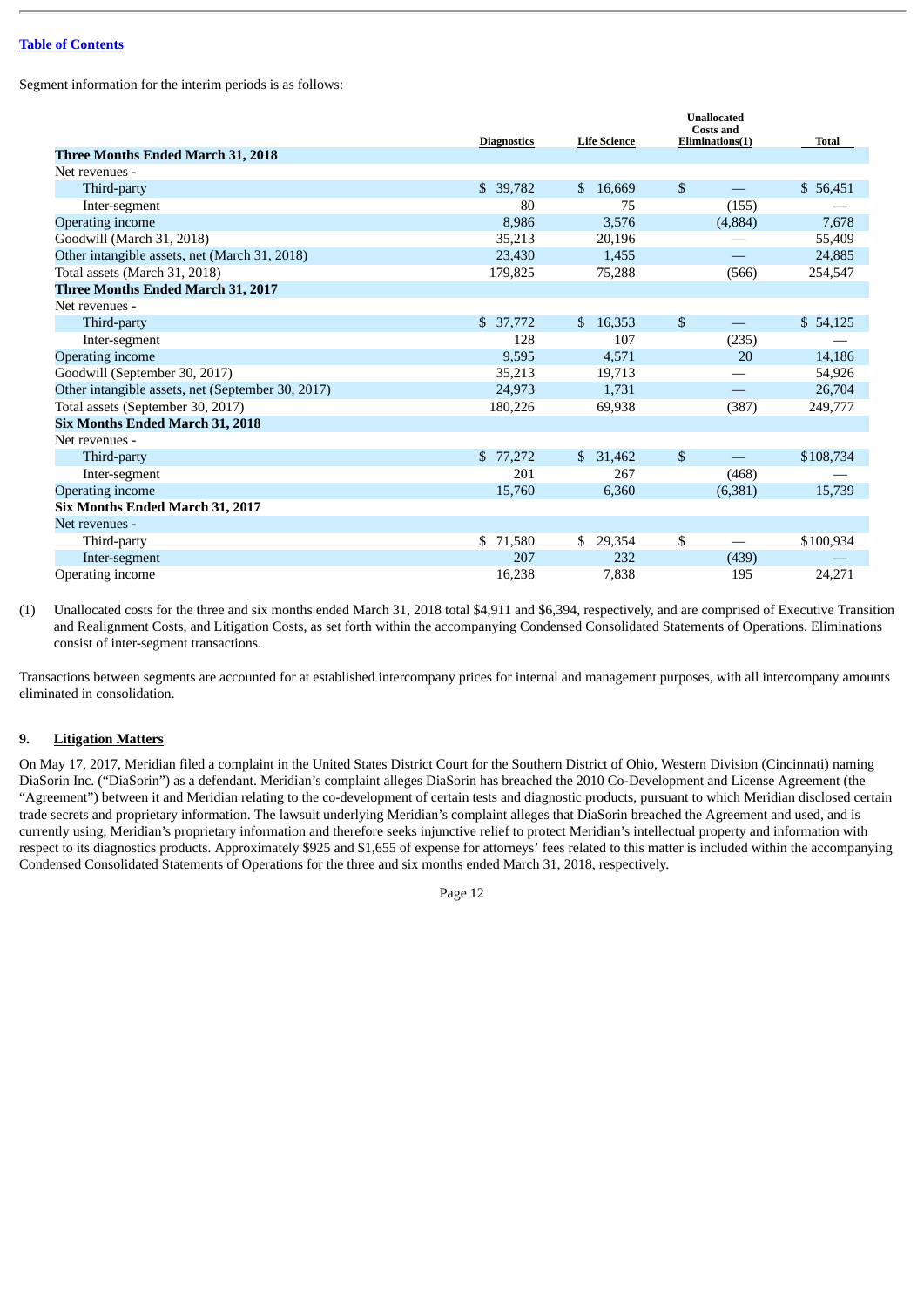On November 15, 2017, Barbara Forman filed a class action complaint in the United States District Court for the Southern District of Ohio naming Meridian, its Chief Executive Officer and Chief Financial Officer (in their capacities as such) as defendants. An amended complaint was filed on April 16, 2018 and the Company believes the essential elements of the amended complaint are the same. The complaint and the amended complaint are hereafter referred to as the "Complaint". The Complaint alleges that Meridian made false and misleading representations concerning certain of Magellan's lead test systems at or around the time of Meridian's acquisition of Magellan and subsequent thereto. The Complaint seeks compensatory damages, injunctive relief and attorneys' fees to all members of the proposed class. Because the litigation and related discovery are in preliminary stages, we do not have sufficient information to determine or predict the ultimate outcome or estimate the range of possible losses, if any. Accordingly, no provision for litigation losses has been included within the accompanying Condensed Consolidated Statement of Operations for the fiscal year-to-date period ended March 31, 2018.

On December 6, 2017, Michael Edelson filed a derivative complaint in the United States District Court for the Southern District of Ohio naming Meridian, its Chief Executive Officer, Chief Financial Officer and certain members of Meridian's Board of Directors and Audit Committee (in their capacities as such) as defendants. The complaint alleges that Meridian made false and misleading representations concerning certain of Magellan's lead test systems at or around the time of Meridian's acquisition of Magellan and subsequent thereto, and the complaint alleges that certain members of the Board of Directors and Audit Committee breached their fiduciary duties in their oversight of the Company's public disclosures and corporate governance matters. The lawsuit underlying plaintiff's class action complaint seeks compensatory damages, injunctive relief, equitable relief and attorneys' fees to all members of the proposed class. Because the litigation and related discovery are in preliminary stages, we do not have sufficient information to determine or predict the ultimate outcome or estimate the range of possible losses, if any. Accordingly, no provision for litigation losses has been included within the accompanying Condensed Consolidated Statement of Operations for the fiscal year-to-date period ended March 31, 2018.

Approximately \$500 of expense for attorneys' fees related to the above two class action matters is included within the accompanying Condensed Consolidated Statements of Operations for both the three and six months ended March 31, 2018. The Company maintains insurance covering these matters, which has a \$500 deductible.

See Note 10 *"Subsequent Events"*.

#### **10. Subsequent Events**

As discussed in Note 5 "Intangible Assets" and Item 2 "Management's Discussion and Analysis of Financial Condition and Results of Operations," Magellan lead tests have been the subject of a series of FDA activities including (i) a Field Safety Notice on May 17, 2017; (ii) product recall notices on May 25, 2017 and June 5, 2017; (iii) an inspection and resulting Form 483, Inspection Observations; and (iv) a Warning Letter on October 23, 2017. On April 17, 2018, Magellan received a subpoena from the United States Department of Justice ("DOJ") regarding its LeadCare product line. The subpoena outlines documents to be produced, and the Company is cooperating with the DOJ in this matter. The Company maintains rigorous policies and procedures to promote compliance with applicable regulatory agencies and requirements, and is working with the DOJ to promptly respond to the subpoena. However, the Company cannot predict when the investigation will be resolved, the outcome of the investigation, or its potential impact on the Company.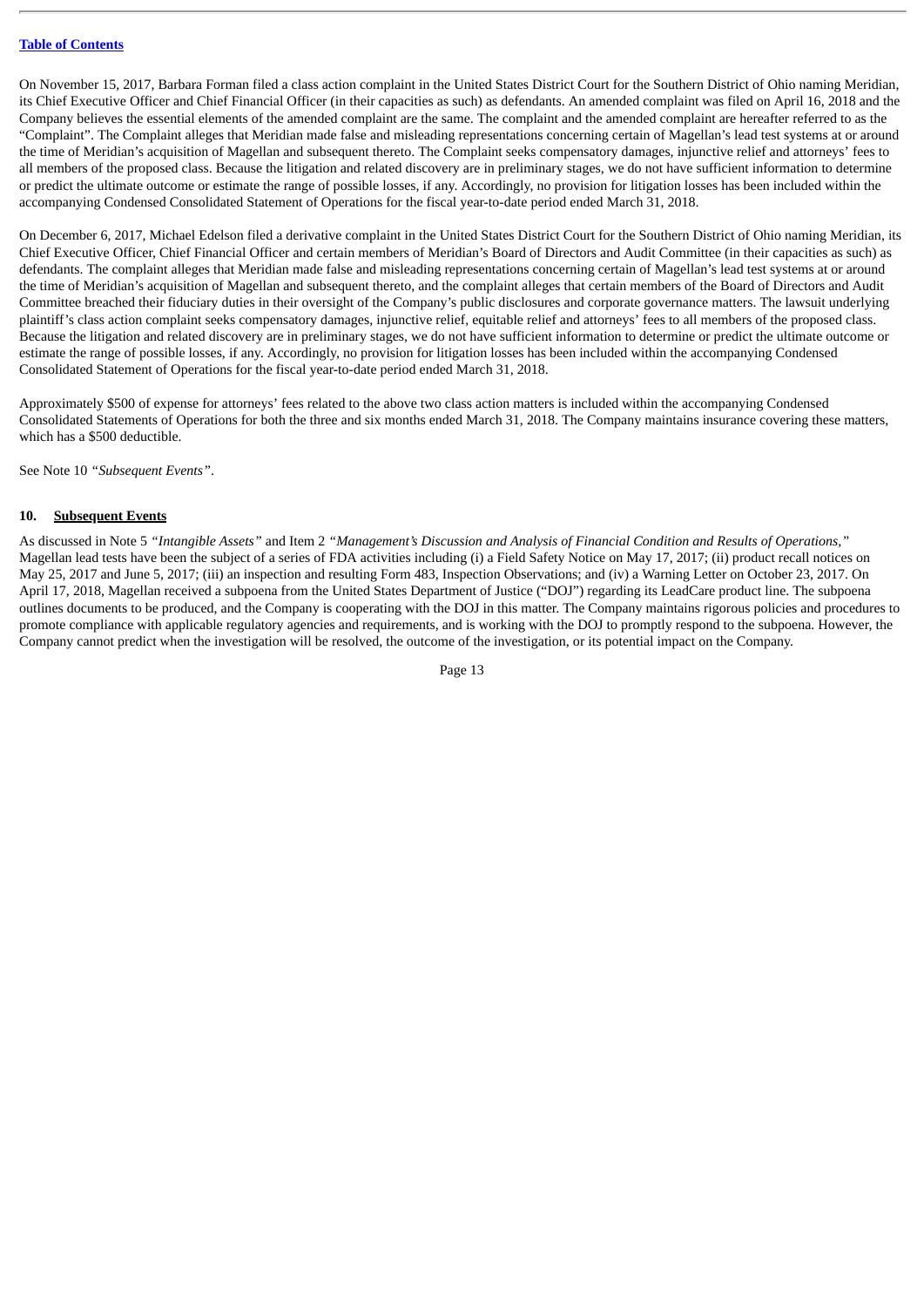#### <span id="page-17-0"></span>ITEM 2. MANAGEMENT'S DISCUSSION AND ANALYSIS OF FINANCIAL CONDITION AND RESULTS OF OPERATIONS

Refer to "Forward-Looking Statements" following the Table of Contents in front of this Form 10-Q. In the discussion that follows, all dollar amounts are in *thousands (both tables and text), except per share data.*

Following is a discussion and analysis of the financial statements and other statistical data that management believes will enhance the understanding of Meridian's financial condition, changes in financial condition and results of operations. Unless otherwise noted, increases or decreases are measured over the corresponding period of the prior fiscal year. This discussion should be read in conjunction with the financial statements and notes thereto beginning on page 1.

## **QUARTERLY HIGHLIGHTS**

Highlighted by the following, the effects of which are discussed throughout this MD&A, the second quarter of fiscal 2018 continued the success and positive momentum of the first quarter:

- achieving a record level of revenue during the quarter of \$56,451; and
- announcing a realignment of our business structure aimed at building a stronger, more sustainable organization and paving the way for future growth, resulting in the Company conducting operations through two business units, Diagnostics and Life Science, both of which will be supported by a global corporate team.

#### **RESULTS OF OPERATIONS**

#### **Three Months Ended March 31, 2018**

Net earnings for the second quarter of fiscal 2018 were \$5,288, or \$0.12 per diluted share. The fiscal 2018 second quarter results include \$4,911 of costs associated with the transition to our new CEO and the realignment of other executive positions, and litigation costs (collectively, "Executive transition and realignment costs, and litigation costs") (see Note 9 *"Litigation Matters"* of the accompanying Condensed Consolidated Financial Statements). These items impacted earnings by \$3,575, or approximately \$0.08 per diluted share on a net basis (see "USE OF NON-GAAP MEASURES" below). Consolidated revenues increased 4% to \$56,451 for the second quarter of fiscal 2018 compared to the same period of the prior year (3% on a constant-currency basis). On an operating segment basis, revenues increased 5% (3% in constant-currency) and 2% (1% in constant-currency) for Diagnostics and Life Science, respectively.

#### **Six Months Ended March 31, 2018**

For the six month period ended March 31, 2018, net earnings were \$11,590, or \$0.27 per diluted share. The year-to-date fiscal 2018 results include \$6,394 of costs associated with the transition to our new CEO and the realignment of other executive positions, and litigation costs (collectively, "Executive transition and realignment costs, and litigation costs") (see Note 9 *"Litigation Matters"* of the accompanying Condensed Consolidated Financial Statements), along with certain one-time tax effects of the recently-enacted U.S. tax reform act. These items impacted earnings by \$3,814, or approximately \$0.09 per diluted share on a net basis (see "USE OF NON-GAAP MEASURES" below). Consolidated revenues increased 8% to \$108,734 for the first six months of fiscal 2018 compared to the same period of the prior year (6% on a constant-currency basis). On an operating segment basis, revenues increased 8% (6% in constant-currency) and 7% (5% in constant-currency) for Diagnostics and Life Science, respectively.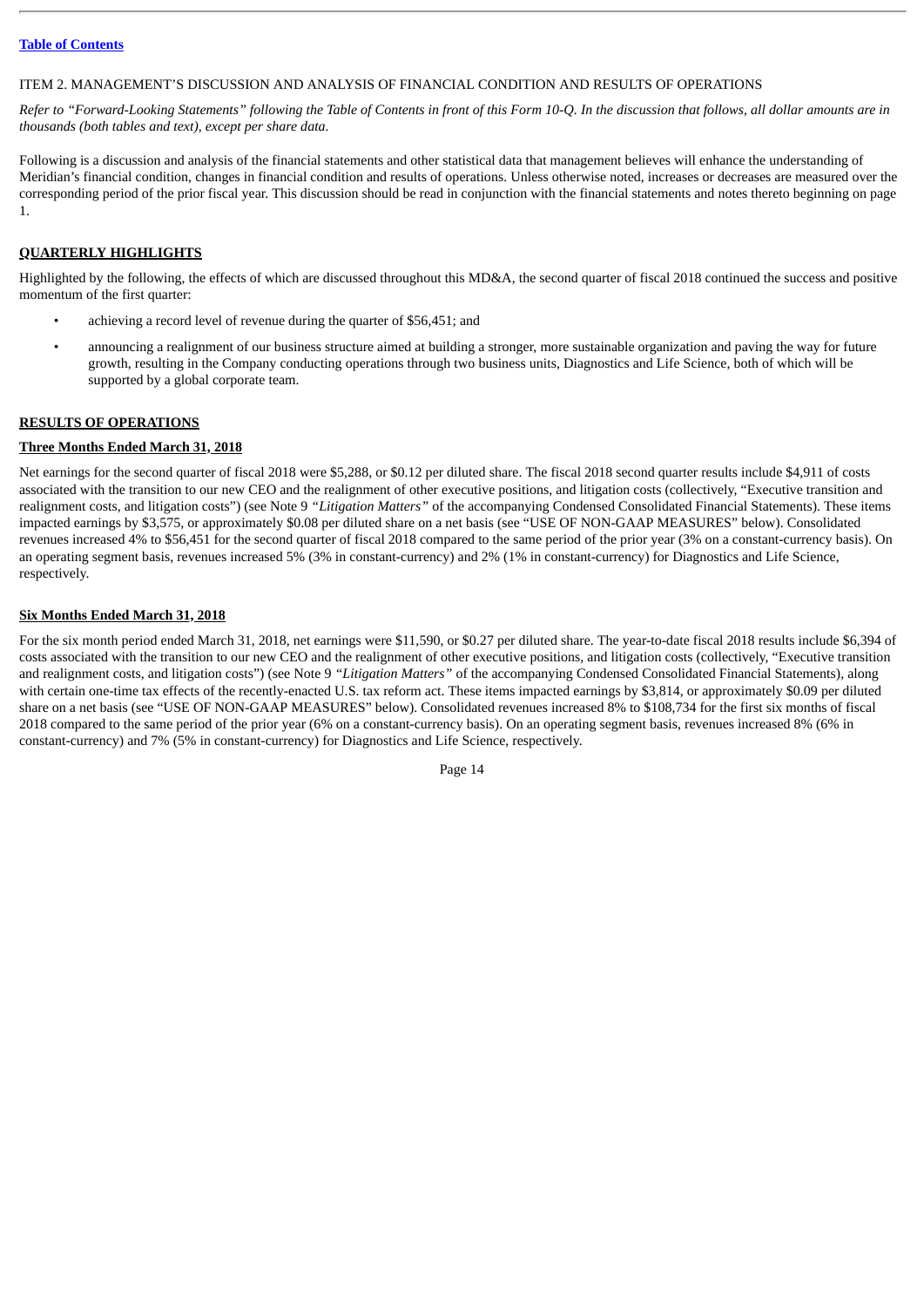## **Update on Magellan Lead Testing**

Magellan offers multiple lead testing systems that are capable of processing both capillary and venous blood samples. Magellan's LeadCare Plus and LeadCare Ultra systems, which accounted for approximately 10% of Magellan's annual revenues in fiscal 2016, are used predominantly with venous blood samples. Typically, the Ultra and Plus systems are used in a reference lab setting. Magellan's LeadCare II system is predominantly used with capillary blood samples and is typically used in a physician office setting. LeadCare II system revenue represented approximately 90% of revenues in fiscal 2016. The LeadCare II system is the only point-of-care system for testing lead exposure, receiving CLIA-waived status. Other methods for testing blood lead levels include Graphite Furnace Atomic Absorption Spectroscopy and Mass Spectrometry, which are typically performed in hospital and reference laboratory settings.

On May 17, 2017, the FDA issued a field safety notice advising customers to discontinue use of Magellan's lead testing systems with venous blood samples. This field safety notice was followed by product recall notices on May 25th and June 5th. Subsequent to the issuances of these field safety and product recall notices, the FDA completed an inspection of Magellan's Quality System, and issued its Form 483, Inspectional Observations, on June 29, 2017, which was expectedly followed by a Warning Letter issued on October 23, 2017. During our 2017 third fiscal quarter, it was determined that a potential impairment of goodwill recorded in connection with the acquisition of Magellan had occurred (i.e., a "triggering event"). An impairment charge of \$6,628, on both a pre-tax and after-tax basis, was recorded during the fiscal 2017 third quarter as set forth in Note 5 *"Intangible Assets"* of the accompanying Condensed Consolidated Financial Statements.

The Warning Letter requires periodic reporting on our remediation progress. To date, we have satisfied our post-Warning Letter reporting requirements with the FDA. During the three and six months ended March 31, 2018, we incurred approximately \$300 and \$800, respectively, in remediation costs, primarily related to regulatory consultants and studies required to reinstate our venous blood sample claim. We expect remediation costs in the second half of the year to be in the \$200 to \$400 range. In the course of remediation, Magellan may encounter additional matters that warrant notifications to the FDA and/or customers regarding the use of its products. At this time, we do not believe that any such notifications would impact the ability to use the LeadCare systems with capillary blood samples.

Revenues for Magellan for the six month period ending March 31, 2018 were \$8,344, compared to \$8,844 in the same period of the prior fiscal year, reflecting reduced revenues as a result of removing the venous blood claim as noted above. Revenues of LeadCare II, utilizing capillary blood samples, increased 7% during the six month period ending March 31, 2018, compared to the same period of the prior fiscal year, reflecting the continued placement of new LeadCare II systems in physician offices.

As set forth in Note 10 *"Subsequent Events"* of the accompanying Condensed Consolidated Financial Statements, on April 17, 2018, Magellan received a subpoena from the United States Department of Justice ("DOJ") regarding its LeadCare product line. The subpoena outlines documents to be produced, and the Company is cooperating with the DOJ in this matter. The Company maintains rigorous policies and procedures to promote compliance with applicable regulatory agencies and requirements, and is working with the DOJ to promptly respond to the subpoena. However, the Company cannot predict when the investigation will be resolved, the outcome of the investigation, or its potential impact on the Company.

#### **USE OF NON-GAAP MEASURES**

We have supplemented our reported GAAP financial information with information on net earnings, basic earnings per share and diluted earnings per share excluding the effects of executive transition and realignment costs, litigation costs and certain one-time tax effects of the tax reform act, each of which is a non-GAAP measure. We have provided in the tables below reconciliations of net earnings, basic earnings per share and diluted earnings per share, with and without the effects of these non-routine items, for the second quarters and six month periods ended March 31, 2018 and March 31, 2017.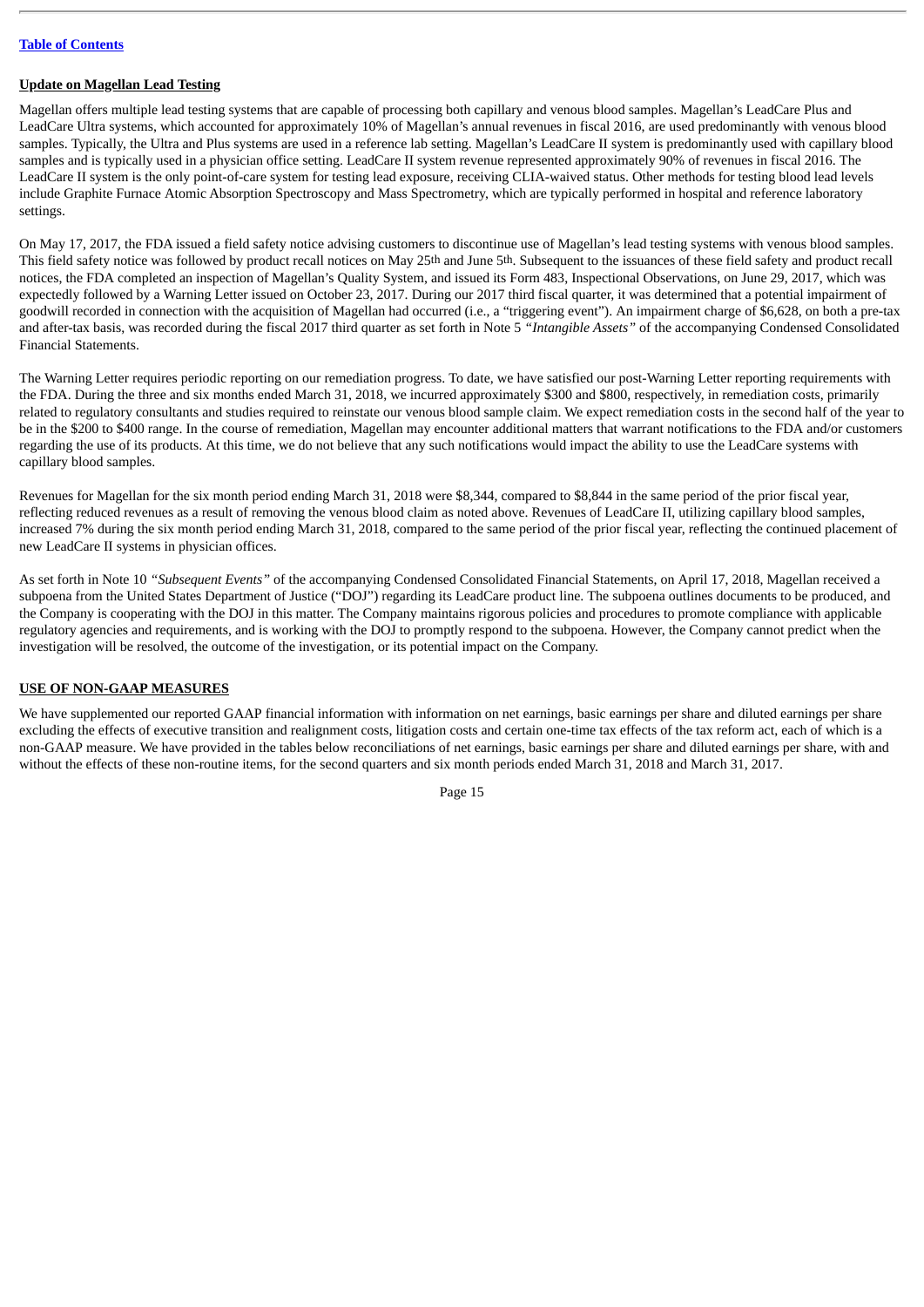We believe that this information is useful to those who read our financial statements and evaluate our operating results because:

- 1. These measures help to appropriately evaluate and compare the results of operations from period to period by removing the impacts of these non-routine items; and
- 2. These measures are used by our management for various purposes, including evaluating performance against incentive bonus achievement targets, comparing performance from period to period in presentations to our board of directors, and as a basis for strategic planning and forecasting.

These non-GAAP measures may be different from non-GAAP measures used by other companies. In addition, these non-GAAP measures are not based on any comprehensive set of accounting rules or principles. Non-GAAP measures have limitations, in that they do not reflect all amounts associated with our results as determined in accordance with U.S. GAAP. Therefore, these measures should only be used to evaluate our results in conjunction with corresponding GAAP measures.

|                                                | <b>Three Months</b> | <b>Ended March 31.</b> | <b>Six Months</b><br><b>Ended March 31.</b> |                       |  |
|------------------------------------------------|---------------------|------------------------|---------------------------------------------|-----------------------|--|
|                                                | 2018                | 2017                   | 2018                                        | 2017                  |  |
| Net Earnings -                                 |                     |                        |                                             |                       |  |
| U.S. GAAP basis                                | \$5,288             | \$9,312                | \$11,590                                    | \$15,591              |  |
| Executive transition and realignment costs (1) | 2,517               |                        | 3,052                                       |                       |  |
| Litigation costs (1)                           | 1,058               |                        | 1,603                                       |                       |  |
| One-time benefit from tax law change           |                     |                        | (1,695)                                     |                       |  |
| Repatriation transition tax                    |                     |                        | 854                                         |                       |  |
| Adjusted earnings                              | \$8,863             | \$9,312                | \$15,404                                    | \$15,591              |  |
| Net Earnings per Basic Common Share -          |                     |                        |                                             |                       |  |
| U.S. GAAP basis                                | \$0.12              | \$0.22                 | $\mathbf{s}$<br>0.27                        | $\mathcal{S}$<br>0.37 |  |
| Executive transition and realignment costs (1) | 0.06                |                        | 0.07                                        |                       |  |
| Litigation costs $(1)$                         | 0.02                |                        | 0.04                                        |                       |  |
| One-time benefit from tax law change           |                     |                        | (0.04)                                      |                       |  |
| Repatriation transition tax                    |                     |                        | 0.02                                        |                       |  |
| Adjusted Basic EPS (2)                         | \$0.21              | \$0.22                 | \$<br>0.36                                  | 0.37                  |  |
| Net Earnings per Diluted Common Share -        |                     |                        |                                             |                       |  |
| <b>U.S. GAAP basis</b>                         | \$<br>0.12          | \$0.22                 | S.<br>0.27                                  | \$<br>0.37            |  |
| Executive transition and realignment costs (1) | 0.06                |                        | 0.07                                        |                       |  |
| Litigation costs (1)                           | 0.02                |                        | 0.04                                        |                       |  |
| One-time benefit from tax law change           |                     |                        | (0.04)                                      |                       |  |
| Repatriation transition tax                    |                     |                        | 0.02                                        |                       |  |
| Adjusted Diluted EPS (2)                       | \$0.21              | \$0.22                 | \$<br>0.36                                  | 0.37<br>\$            |  |

- (1) These executive transition and realignment costs, and litigation costs are net of income tax effects of \$941 and \$395, respectively, for the three months ended March 31, 2018, and \$1,140 and \$599, respectively, for the fiscal 2018 year-to-date period. These tax effects were calculated using the effective tax rates of the jurisdictions in which the costs were incurred.
- (2) Neither Net Earnings per Basic Common Share nor Net Earnings per Diluted Common Share for the fiscal 2018 quarterly period sum to their respective Adjusted EPS amounts due to rounding.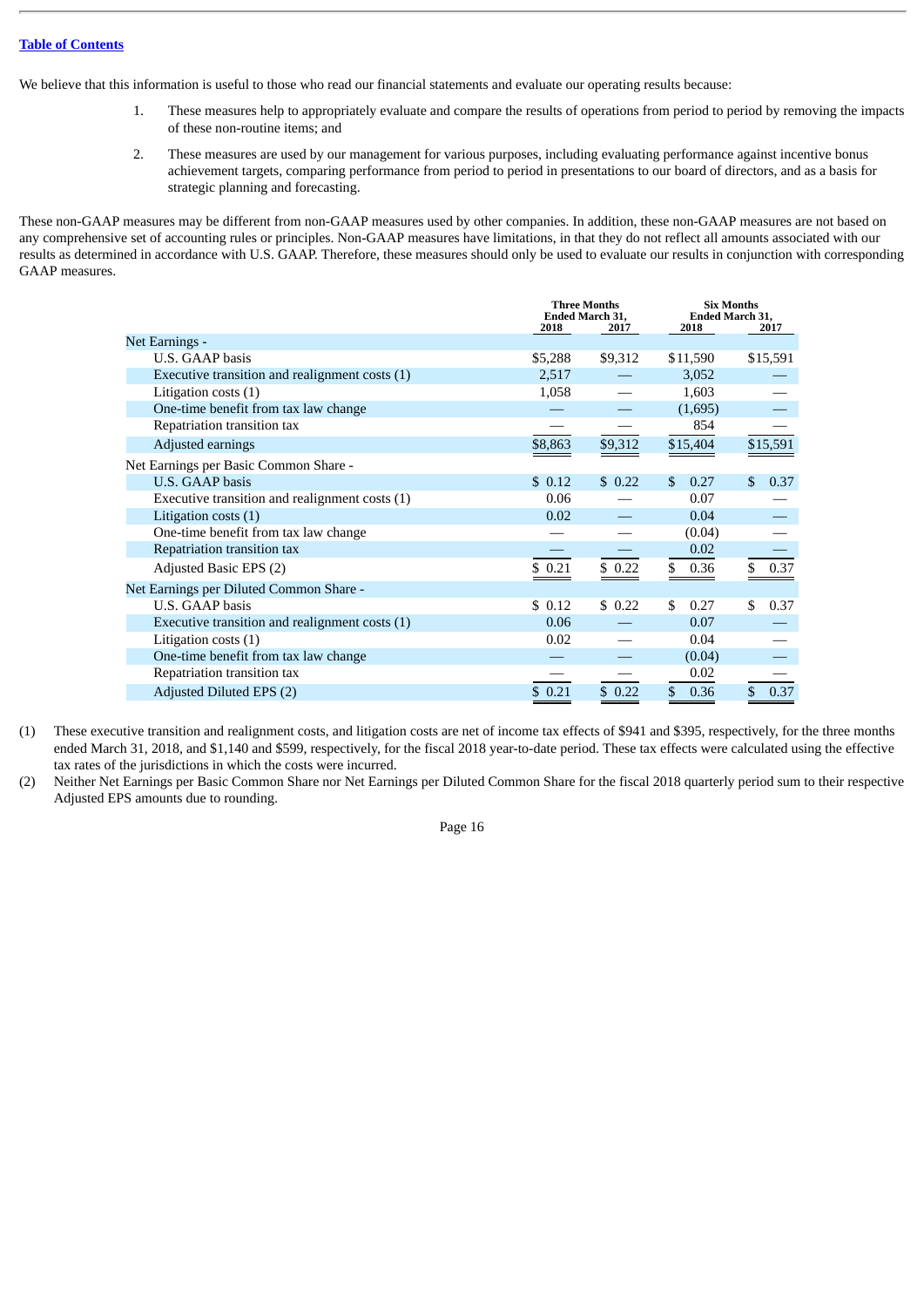## **REVENUE OVERVIEW**

Below are analyses of the Company's revenue, provided for each of the following:

- By Reportable Segment & Geographic Region
- By Product Platform/Type

#### **Revenue Overview – By Reportable Segment & Geographic Region**

Our reportable segments are Diagnostics and Life Science, with products sold and distributed in the countries comprising North and Latin America (the "Americas"); Europe, Middle East and Africa ("EMEA"); and other countries outside of the Americas and EMEA (rest of the world, or "ROW"). A full description of our segments is set forth in Note 8 *"Reportable Segments and Major Customers Information"* of the accompanying Condensed Consolidated Financial Statements.

Revenues for the Diagnostics segment, in the normal course of business, may be affected from quarter to quarter by buying patterns of major distributors, seasonality and the severity of seasonal diseases and outbreaks, and foreign currency exchange rates. Revenues for the Life Science segment, in the normal course of business, may be affected from quarter to quarter by buying patterns of major customers, and foreign currency exchange rates. We believe that the overall breadth of our product lines serves to reduce the variability in consolidated revenues due to these factors.

|                           |          | Three Months Ended March 31, |           |              | <b>Six Months Ended March 31,</b> |           |  |  |
|---------------------------|----------|------------------------------|-----------|--------------|-----------------------------------|-----------|--|--|
|                           | 2018     | 2017                         | Inc (Dec) | 2018         | 2017                              | Inc (Dec) |  |  |
| Diagnostics -             |          |                              |           |              |                                   |           |  |  |
| Americas                  | \$33,403 | \$31,842                     | 5%        | 64,865<br>\$ | \$ 59,411                         | $9\%$     |  |  |
| <b>EMEA</b>               | 5,736    | 5,013                        | 14%       | 11,077       | 10,675                            | 4%        |  |  |
| <b>ROW</b>                | 643      | 917                          | $(30)\%$  | 1,330        | 1,494                             | (11)%     |  |  |
| <b>Total Diagnostics</b>  | 39,782   | 37,772                       | 5%        | 77,272       | 71,580                            | 8%        |  |  |
| Life Science -            |          |                              |           |              |                                   |           |  |  |
| Americas                  | 5,228    | 5,732                        | (9)%      | 10,579       | 11,131                            | (5)%      |  |  |
| <b>EMEA</b>               | 7,440    | 6,722                        | 11%       | 12,546       | 11,620                            | 8%        |  |  |
| <b>ROW</b>                | 4,001    | 3,899                        | 3%        | 8,337        | 6,603                             | 26%       |  |  |
| <b>Total Life Science</b> | 16,669   | 16,353                       | 2%        | 31,462       | 29,354                            | 7%        |  |  |
| Consolidated              | \$56,451 | \$54,125                     | 4%        | \$108,734    | \$100,934                         | 8%        |  |  |
| % of total revenues -     |          |                              |           |              |                                   |           |  |  |
| <b>Diagnostics</b>        | 70%      | 70%                          |           | 71%          | 71%                               |           |  |  |
| Life Science              | 30%      | 30%                          |           | 29%          | 29%                               |           |  |  |
| Total                     | 100%     | 100%                         |           | 100%         | 100%                              |           |  |  |
| Ex-Americas               | 32%      | 31%                          |           | 31%          | 30%                               |           |  |  |

## **Revenue Overview- By Product Platform/Type**

The revenues generated by each of our reportable segments result primarily from the sale of the following segment-specific categories of products:

**Diagnostics** 

- 1) Molecular assays that operate on our *illumigene* platform
- 2) Immunoassays and lead tests on multiple technology platforms

#### Life Science

- 1) Molecular reagents
- 2) Immunological reagents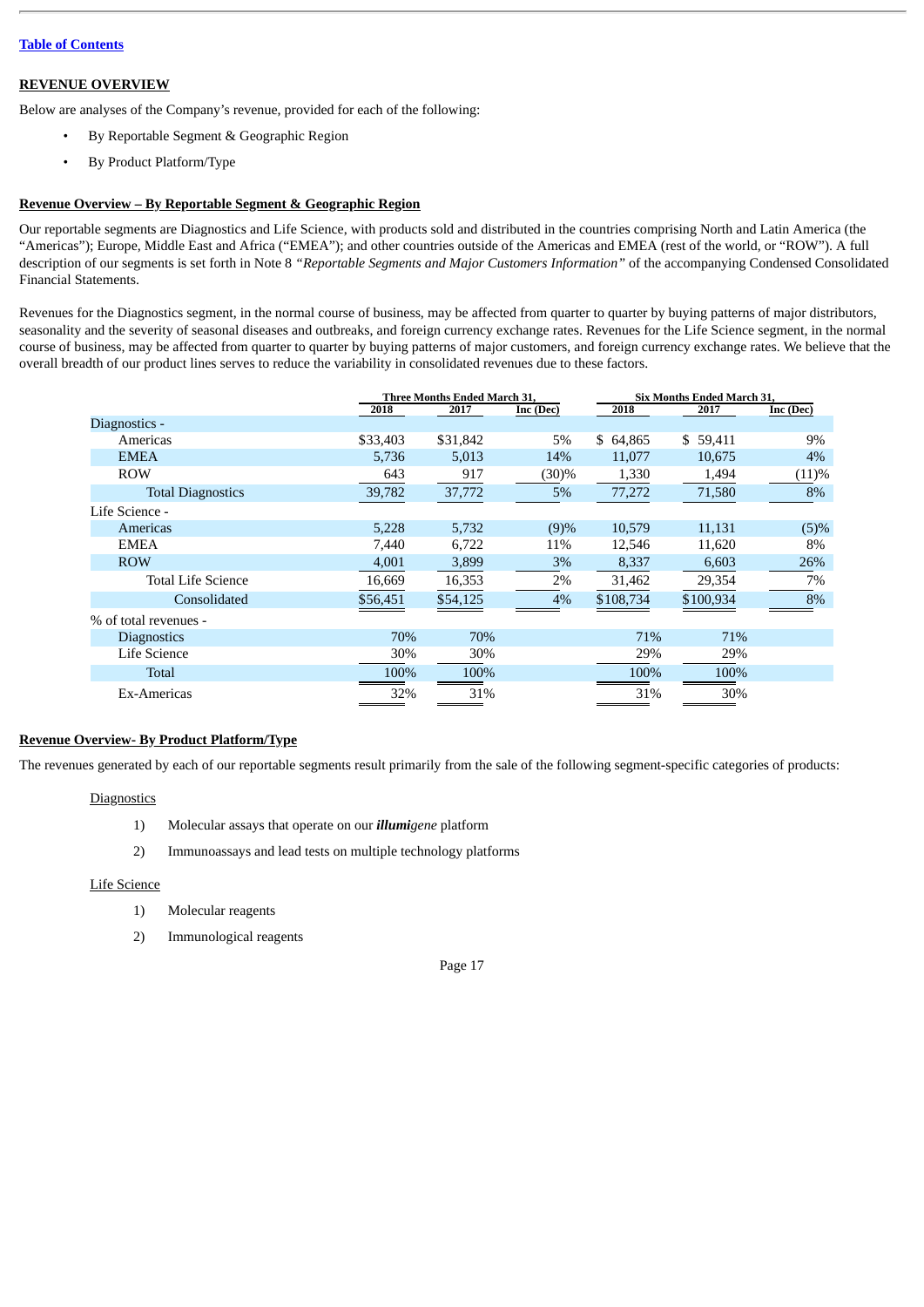Revenues for each product platform/type, as well as its relative percentage of segment revenues, are shown below.

|                             |          | <b>Three Months Ended March 31,</b> |           |          | <b>Six Months Ended March 31,</b> |           |  |  |
|-----------------------------|----------|-------------------------------------|-----------|----------|-----------------------------------|-----------|--|--|
|                             | 2018     | 2017                                | Inc (Dec) | 2018     | 2017                              | Inc (Dec) |  |  |
| Diagnostics-                |          |                                     |           |          |                                   |           |  |  |
| Molecular assays            | \$9,674  | \$9,477                             | 2%        | \$18,342 | \$17,188                          | 7%        |  |  |
| Immunoassays & lead tests   | 30,108   | 28,295                              | 6%        | 58,930   | 54,392                            | 8%        |  |  |
| <b>Total Diagnostics</b>    | \$39,782 | \$37,772                            | 5%        | \$77,272 | \$71,580                          | 8%        |  |  |
| Life Science-               |          |                                     |           |          |                                   |           |  |  |
| Molecular reagents          | \$6,245  | \$ 5,339                            | 17%       | \$11,950 | \$10,455                          | 14%       |  |  |
| Immunological reagents      | 10,424   | 11,014                              | (5)%      | 19,512   | 18,899                            | 3%        |  |  |
| <b>Total Life Science</b>   | \$16,669 | \$16.353                            | 2%        | \$31,462 | \$29,354                          | 7%        |  |  |
| % of Diagnostics revenues-  |          |                                     |           |          |                                   |           |  |  |
| Molecular assays            | 24%      | 25%                                 |           | 24%      | 24%                               |           |  |  |
| Immunoassays & lead tests   | 76%      | 75%                                 |           | 76%      | 76%                               |           |  |  |
| <b>Total Diagnostics</b>    | 100%     | 100%                                |           | 100%     | 100%                              |           |  |  |
| % of Life Science revenues- |          |                                     |           |          |                                   |           |  |  |
| Molecular reagents          | 37%      | 33%                                 |           | 38%      | 36%                               |           |  |  |
| Immunological reagents      | 63%      | 67%                                 |           | 62%      | 64%                               |           |  |  |
| <b>Total Life Science</b>   | 100%     | 100%                                |           | 100%     | 100%                              |           |  |  |

Following is a discussion of the revenues generated by each of these product platforms/types:

#### **Diagnostics Products**

#### *Respiratory*

The 2017-2018 flu season was particularly strong, as measured by the rate of laboratory-confirmed influenza hospitalizations (published by the CDC). Our respiratory products, which include tests for flu, RSV, Group A Strep, Pertussis, and Mycoplasma pneumonia, among others, were strong performers during the first half of fiscal 2018, up \$1,333 (18%) during the second quarter and \$3,173 (26%) during the first half of the year.

## *H. pylori*

Reflecting the ongoing conversion of serology testing to our antigen tests and buying patterns of certain customers, our *H. pylori* products also showed solid revenue growth for the first half of fiscal 2018, up \$273 (4%) during the second quarter and \$1,977 (13%) during the first half of the fiscal year. We continue to believe there are ongoing benefits to be realized from our partnerships with managed care companies in promoting (i) the health and economic benefits of a test and treat strategy; (ii) changes in policies that discourage the use of traditional serology methods and promote the utilization of active infection testing methods; and (iii) physician behavior movement away from serology-based testing and toward direct antigen testing. A significant amount of the *H. pylori* product revenues are sales to reference labs, whose buying patterns may not be consistent from period to period. We have introduced capabilities to identify resistance to Clarithromycin, the antibiotic commonly used to treat *H. pylori*. This is currently available in an Analyte Specific Reagent (ASR) format. We believe that partnering the ability to diagnose *H. pylori* and identify resistance provides a competitive advantage.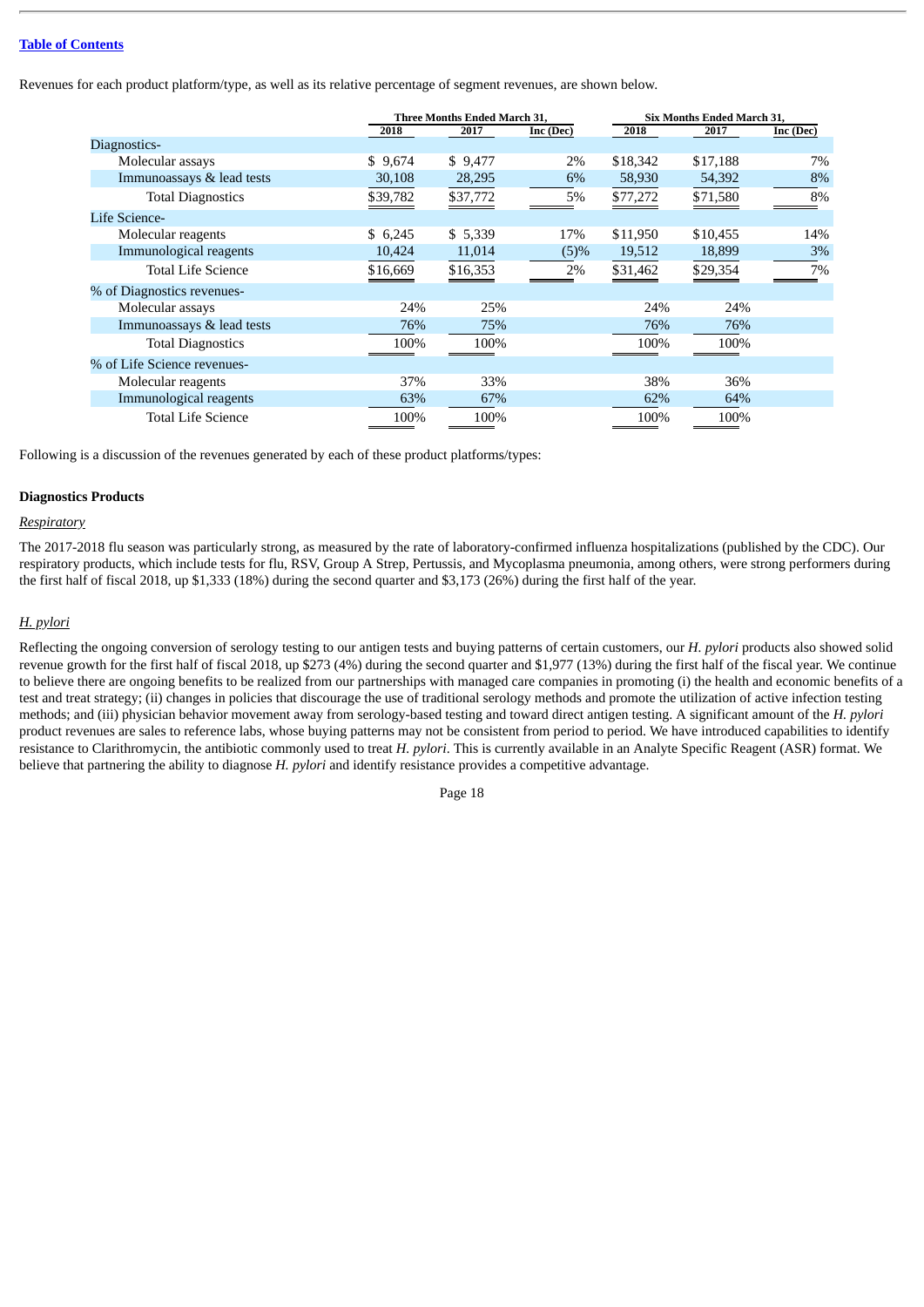The patents for our *H. pylori* products, owned by us, expired in May 2016 in the U.S. and in May 2017 in countries outside the U.S. We expect competition with respect to our *H. pylori* products, which represent approximately 15% of our total revenues, to increase in the near future, and such competition may have an adverse impact on our selling prices for these products, or our ability to retain business at prices acceptable to us, and consequently, adversely affect our future results of operations and liquidity, including revenues and gross profit. In order to mitigate competition, our product development pipeline includes multiple new product initiatives for the detection of *H. pylori*. We are unable to provide assurances that we will be successful with any mitigation strategy or that any mitigation strategy will prevent an adverse effect on our future results of operations and liquidity, including revenues and gross profit. See Note 9 *"Litigation Matters"* of the accompanying Condensed Consolidated Financial Statements regarding related litigation.

#### *Other Product Families*

Revenues for our other diagnostic products also performed well in the aggregate during the first half of fiscal 2018, increasing \$713 (3%) during the second quarter and \$1,024 (2%) during the first half of the year.

#### **Life Science Products**

During the second quarter of fiscal 2018, revenues from our Life Science segment increased 2%, with revenues from molecular reagent sales increasing 17% and revenues from immunological reagent sales decreasing 5%. For the first six months of fiscal 2018, revenues from our Life Science segment increased 7%, with revenues from molecular reagent sales increasing 14% and revenues from immunological reagent sales increasing 3%. Our molecular reagent products' revenue growth was impacted by the movement in currency exchange rates since the fiscal 2017 periods, with revenues increasing 12% and 8% on a constantcurrency basis over the second quarter and first six months of fiscal 2017, respectively. Comparisons of our immunological reagents products' revenue to the prior year quarter was impacted by the fact that the 2017 second quarter revenue for such products was extraordinarily high due to a high level of contract manufacturing activity and the timing of orders from certain large customers. Overall, our Life Science segment continued to benefit from increased sales into China, with such sales totaling approximately \$2,100 during second quarter of fiscal 2018 and approximately \$3,600 during the year-to-date period – representing increases of approximately 60% and 80% over the comparable periods of fiscal 2017.

#### *Significant Customers*

Revenue concentrations related to certain customers within our Diagnostics and Life Science segments are set forth in Note 8 *"Reportable Segments and Major Customers Information"* of the accompanying Condensed Consolidated Financial Statements.

#### **Gross Profit**

|                     |          | Three Months Ended March 31. |          | <b>Six Months Ended March 31.</b> |          |          |  |
|---------------------|----------|------------------------------|----------|-----------------------------------|----------|----------|--|
|                     | 2018     | 2017                         | Change   | 2018                              | 2017     | $Change$ |  |
| Gross Profit        | \$34,569 | \$33,477                     | 3%       | \$66,355                          | \$62,516 | 6%       |  |
| Gross Profit Margin | 61%      | 62%                          | -1 point | 61%                               | 62%      | l point  |  |

The gross profit margin decreases experienced in fiscal 2018 primarily result from the combined effects of mix of products sold and operating segment mix.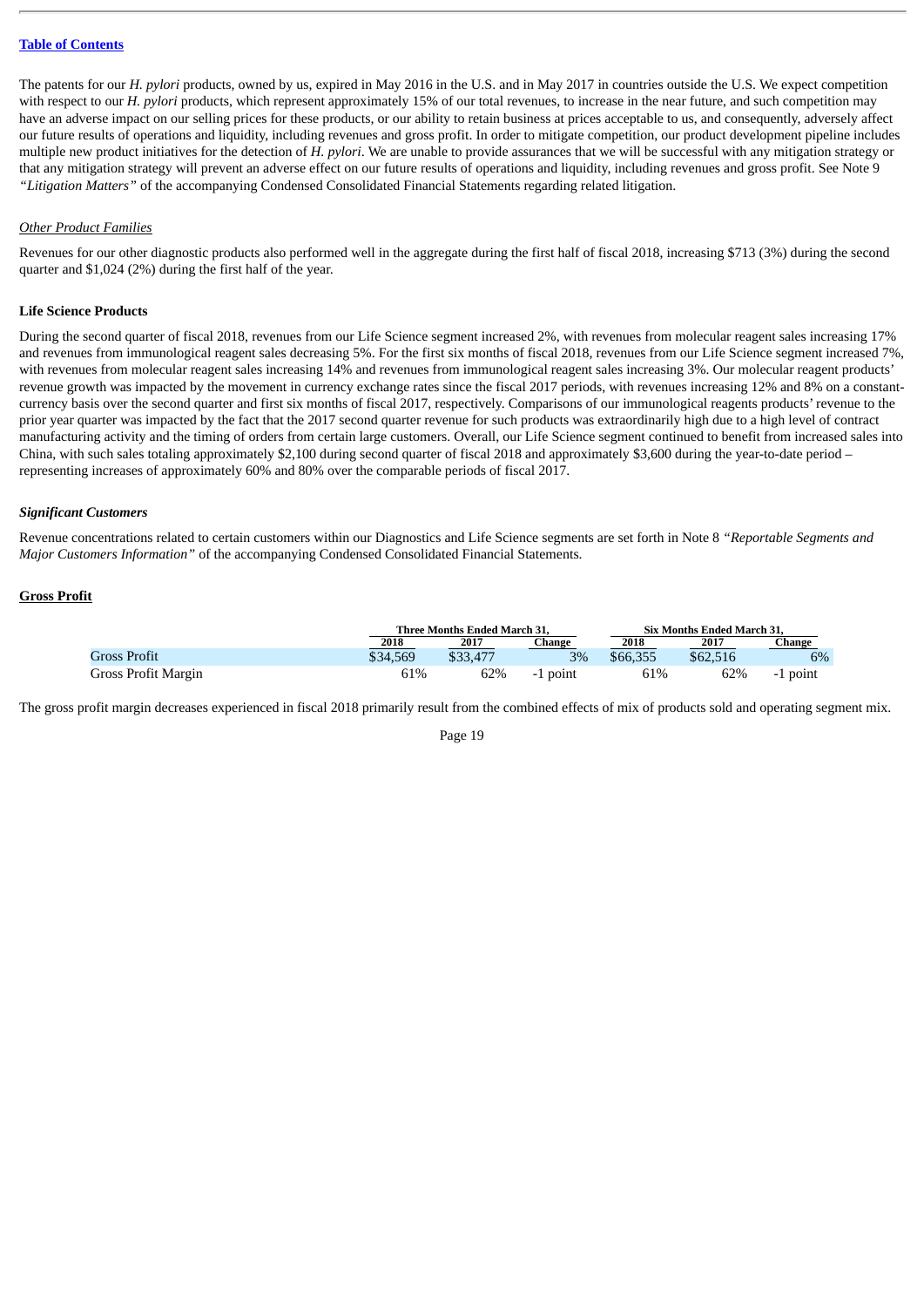# **Operating Expenses – Segment Detail**

|                                      | Three Months Ended March 31, 2018 |                           |    |                               |    |                                               |              |  |                                           |
|--------------------------------------|-----------------------------------|---------------------------|----|-------------------------------|----|-----------------------------------------------|--------------|--|-------------------------------------------|
|                                      |                                   | Research &<br>Development |    | Selling &<br><b>Marketing</b> |    | <b>General &amp;</b><br><b>Administrative</b> | Other        |  | <b>Total Operating</b><br><b>Expenses</b> |
| <b>Fiscal 2017:</b>                  |                                   |                           |    |                               |    |                                               |              |  |                                           |
| <b>Diagnostics</b>                   | \$                                | 3,377                     | \$ | 5,625                         | \$ | 5,486                                         | \$<br>$\sim$ |  | 14,488                                    |
| <b>Life Science</b>                  |                                   | 574                       |    | 2,441                         |    | 1,788                                         |              |  | 4,803                                     |
| <b>Total Expenses (2017 Quarter)</b> |                                   | 3,951                     | ъ  | 8,066                         |    | 7,274                                         |              |  | 19,291                                    |
| <b>Fiscal 2018:</b>                  |                                   |                           |    |                               |    |                                               |              |  |                                           |
| <b>Diagnostics</b>                   | \$                                | 3,530                     | \$ | 6,101                         | \$ | 6.795                                         | \$.          |  | 16,426                                    |
| <b>Life Science</b>                  |                                   | 692                       |    | 2,547                         |    | 2,315                                         |              |  | 5,554                                     |
| <b>Unallocated Expenses</b>          |                                   |                           |    | __                            |    | __                                            | 4,911        |  | 4,911                                     |
| <b>Total Expenses (2018 Quarter)</b> |                                   | 4,222                     | \$ | 8,648                         |    | 9,110                                         | \$4,911      |  | 26,891                                    |

|                                           | Six Months Ended March 31, 2018 |       |                               |    |                             |  |         |   |                                           |
|-------------------------------------------|---------------------------------|-------|-------------------------------|----|-----------------------------|--|---------|---|-------------------------------------------|
|                                           | Research &<br>Development       |       | Selling &<br><b>Marketing</b> |    | General &<br>Administrative |  | Other   |   | <b>Total Operating</b><br><b>Expenses</b> |
| Fiscal 2017:                              |                                 |       |                               |    |                             |  |         |   |                                           |
| Diagnostics                               | \$                              | 6.350 | \$11,119                      | \$ | 11,291                      |  | $s =$   | c | 28,760                                    |
| <b>Life Science</b>                       |                                 | 1,198 | 4,565                         |    | 3,722                       |  |         |   | 9,485                                     |
| Total Expenses (2017 Year-to-Date)        |                                 | 7,548 | \$15,684                      |    | 15,013                      |  |         |   | 38,245                                    |
| <b>Fiscal 2018:</b>                       |                                 |       |                               |    |                             |  |         |   |                                           |
| Diagnostics                               | \$                              | 7.251 | \$12.514                      | \$ | 13.615                      |  | $s =$   |   | 33,380                                    |
| Life Science                              |                                 | 1,451 | 4,944                         |    | 4.447                       |  | __      |   | 10,842                                    |
| <b>Unallocated Expenses</b>               |                                 |       |                               |    |                             |  | 6,394   |   | 6,394                                     |
| <b>Total Expenses (2018 Year-to-Date)</b> |                                 | 8.702 | \$17,458                      |    | 18,062                      |  | \$6,394 |   | 50,616                                    |

# **Operating Expenses – Comparisons to Prior Year Periods**

| Three Months Ended March 31, 2018         |  |  |  |  |  |  |  |
|-------------------------------------------|--|--|--|--|--|--|--|
| <b>Total Operating</b><br><b>Expenses</b> |  |  |  |  |  |  |  |
| 19,291                                    |  |  |  |  |  |  |  |
| 36%                                       |  |  |  |  |  |  |  |
|                                           |  |  |  |  |  |  |  |
| 1,938                                     |  |  |  |  |  |  |  |
| 751                                       |  |  |  |  |  |  |  |
| 4,911                                     |  |  |  |  |  |  |  |
| 26,891                                    |  |  |  |  |  |  |  |
| 48%                                       |  |  |  |  |  |  |  |
| 39%                                       |  |  |  |  |  |  |  |
| $-$ %<br>9%                               |  |  |  |  |  |  |  |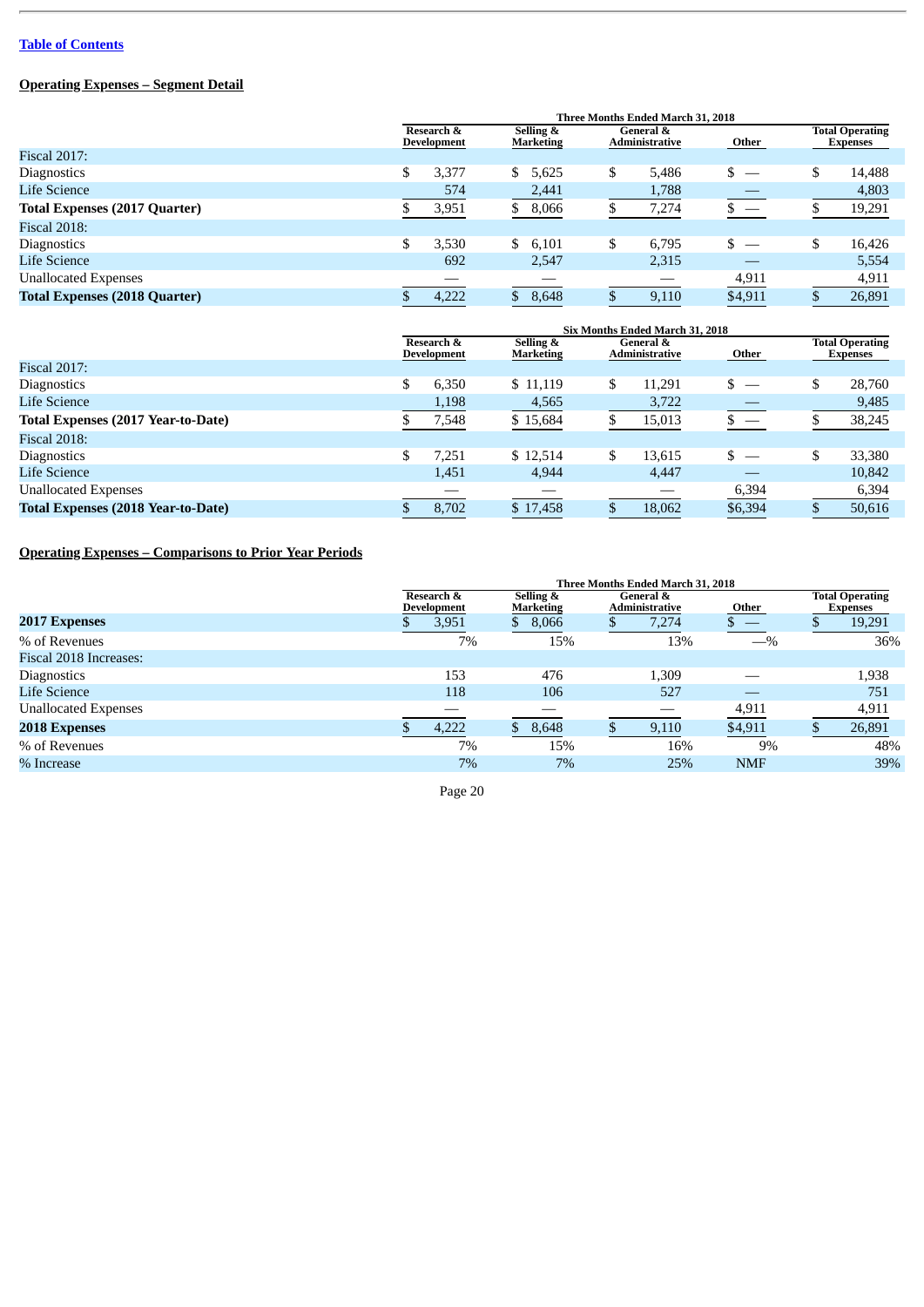|                             |                                  |                               | Six Months Ended March 31, 2018    |              |                                           |
|-----------------------------|----------------------------------|-------------------------------|------------------------------------|--------------|-------------------------------------------|
|                             | Research &<br><b>Development</b> | Selling &<br><b>Marketing</b> | General &<br><b>Administrative</b> | <b>Other</b> | <b>Total Operating</b><br><b>Expenses</b> |
| 2017 Expenses               | 7,548                            | \$15,684                      | 15,013                             |              | 38,245                                    |
| % of Revenues               | 7%                               | 16%                           | 15%                                | $-$ %        | 38%                                       |
| Fiscal 2018 Increases:      |                                  |                               |                                    |              |                                           |
| Diagnostics                 | 901                              | 1,395                         | 2,324                              |              | 4,620                                     |
| Life Science                | 253                              | 379                           | 725                                |              | 1,357                                     |
| <b>Unallocated Expenses</b> |                                  |                               |                                    | 6,394        | 6,394                                     |
| 2018 Expenses               | 8,702                            | \$17,458                      | 18,062                             | \$6,394      | 50,616                                    |
| % of Revenues               | 8%                               | 16%                           | 17%                                | 6%           | 47%                                       |
| % Increase                  | 15%                              | 11%                           | 20%                                | <b>NMF</b>   | 32%                                       |
|                             |                                  |                               |                                    |              |                                           |

Total operating expenses increased during both the second quarter and first six months of fiscal 2018, relating primarily to (i) executive transition and realignment costs; (ii) litigation costs; (iii) overall impact of the weakening of the U.S. dollar relative to the foreign currencies in which the Company's foreign operations incur expenses; and (iv) overall increases in spending in our Diagnostics segment, with such increased Diagnostics spending reflecting the following:

- Increased R&D costs in connection with instrumentation development programs for Curian and *H. pylori* Clarithromycin resistance in an FDA-cleared IVD format, and clinical trials for our *illumigene* CMV test;
- Increased sales and marketing headcount, coupled with increased commission and bonus payments made in connection with increased sales levels;
- Increased Quality System remediation costs related to Magellan; and
- Increased accrual of cash incentive compensation expenses (also for the Life Science segment).

Executive transition and realignment costs (reflected within "Other" in the above tables) totaled \$3,458 and \$4,192 for the quarterly and year-to-date periods, respectively. These costs reflect compensation and benefits for our Executive Chairman (formerly Chairman and CEO) during 2018, while we also have the compensation and benefits costs of a new CEO, along with executive termination related expenses incurred in the second quarter of fiscal 2018 in connection with realigning our business structure.

Litigation costs (reflected within "Other" in the above tables), which totaled \$1,453 and \$2,202 for the quarterly and year-to-date periods, respectively, relate to the matters discussed in Note 9 *"Litigation Matters"* of the accompanying Condensed Consolidated Financial Statements and Part II. Item 1 of this Quarterly Report on Form 10-Q.

## **Operating Income**

Operating income decreased 46% to \$7,678 for the second quarter of fiscal 2018, and decreased 35% to \$15,739 for the first six months of fiscal 2018, as a result of the factors discussed above.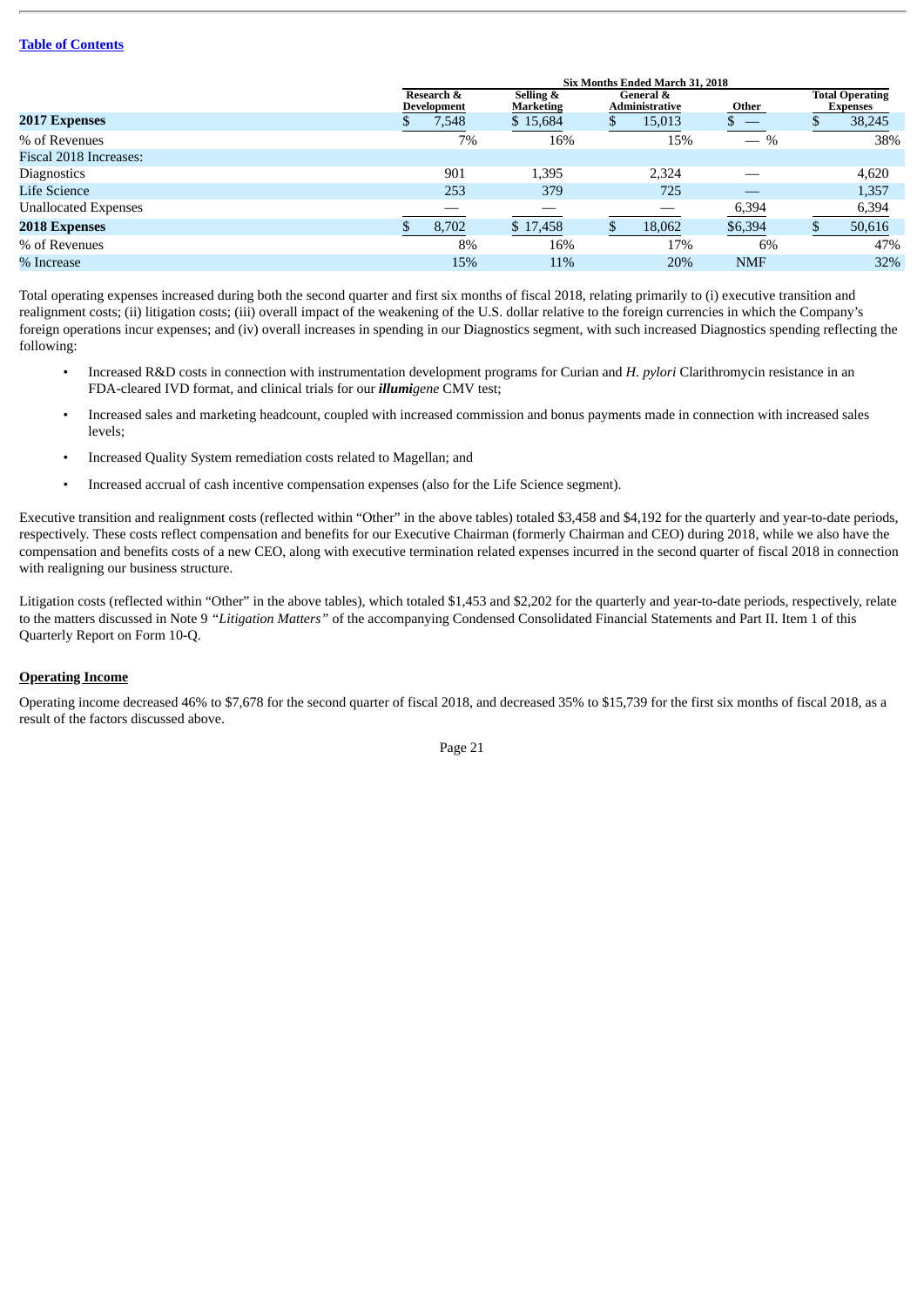#### **Income Taxes**

The effective rate for income taxes was 27% and 22% for the fiscal 2018 second quarter and six month year-to-date periods, respectively, compared to 34% and 35% during the corresponding fiscal 2017 periods. These lower fiscal 2018 taxes primarily result from the combined net impact of the following effects of the recently-enacted tax reform act (see Note 6 *"Income Taxes"* of the accompanying Condensed Consolidated Financial Statements):

- Application of an approximate 24.5% blended federal rate due to the lowering of the applicable federal rate from 35% to 21%;
- Recognizing a one-time \$1,695 tax benefit during the first quarter of fiscal 2018, including the re-measurement of deferred tax balances at the lower rate; and
- Recording during the first quarter of fiscal 2018 a provisional one-time \$854 tax expense related to the estimated repatriation transition tax on foreign earnings.

Excluding the effects of these one-time tax effects, we expect the overall effective tax rate for the fiscal year ending September 30, 2018 to approximate 26%-27%.

#### **Liquidity and Capital Resources**

#### *Comparative Cash Flow Analysis*

Our cash flow and financing requirements are determined by analyses of operating and capital spending budgets, debt service, consideration of acquisition plans, and consideration of common share dividends. We have historically maintained a credit facility to augment working capital requirements and to respond quickly to acquisition opportunities.

We have an investment policy that guides the holdings of our investment portfolio, which presently consists of bank savings accounts and institutional money market mutual funds. Our objectives in managing the investment portfolio are to (i) preserve capital; (ii) provide sufficient liquidity to meet working capital requirements and fund strategic objectives such as acquisitions; and (iii) capture a market rate of return commensurate with market conditions and our policy's investment eligibility criteria. As we look forward, we will continue to manage the holdings of our investment portfolio with preservation of capital being the primary objective.

Considering the various worldwide geo-political and geo-economic conditions (including Brexit), we do not expect macroeconomic conditions to have a significant impact on our liquidity needs, financial condition or results of operations, although no assurances can be made in this regard. We intend to continue to fund our working capital requirements and dividends from current cash flows from operating activities and cash on hand. If needed, we also have an additional source of liquidity through our \$30,000 bank revolving credit facility. Our liquidity needs may change if overall economic conditions worsen and/or liquidity and credit within the financial markets tightens for an extended period of time, and such conditions impact the collectibility of our customer accounts receivable, impact credit terms with our vendors, or disrupt the supply of raw materials and services.

Net cash provided by operating activities totaled \$13,839 for the first six months of fiscal 2018, a 45% decrease from the \$25,132 provided during the first six months of fiscal 2017. While reflecting the timing of payments from customers, and to suppliers and taxing authorities, this decrease also results in large part from the net effects of (i) increased customer receivables from higher sales levels; and (ii) increased inventory levels during the first half of fiscal 2018, largely related to continued expansion in Asia; partially offset by the effects of increased accrued employee compensation costs during the fiscal 2018 period largely as a result of executive realignment activities, coupled with such accruals decreasing during the fiscal 2017 period, reflecting the payment of discretionary bonuses and the timing of regularly scheduled payroll payments. Net cash flows from operating activities and cash on hand are anticipated to be adequate to fund working capital requirements, capital expenditures and dividends during the next 12 months.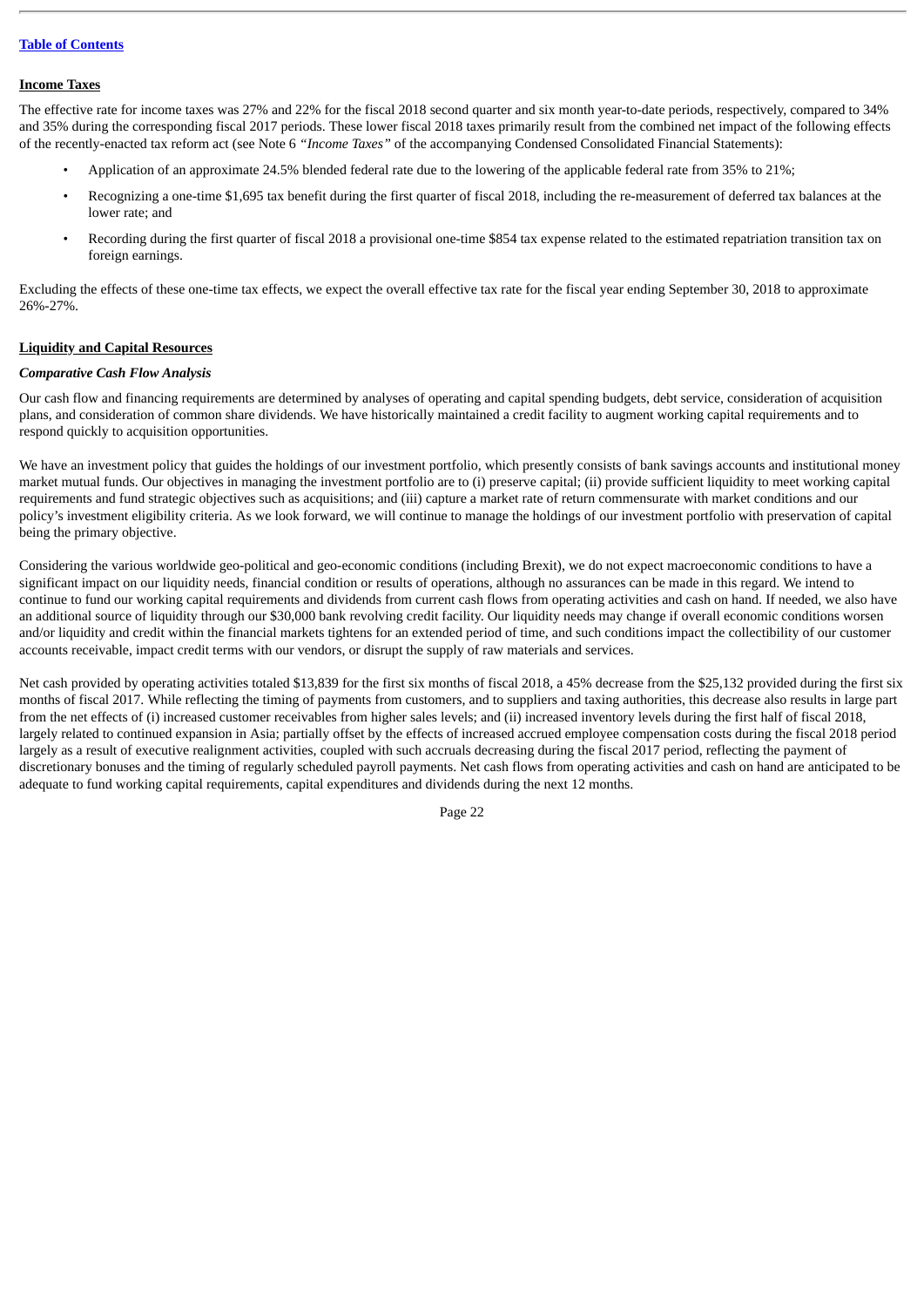During fiscal 2017, the indicated annual cash dividend rate was established at \$0.50 per share (down from \$0.80 per share) in order to align it with the stated policy guidelines of the payout ratio to range between 75% and 85% of each fiscal year's non-GAAP net earnings. Consistent with this annual indicated dividend rate, a cash dividend of \$0.125 per share was declared for each of the first and second quarters of fiscal 2018, representing 104% and 93% of the second quarter and first six months diluted earnings per share, respectively; 60% and 69% of the periods' diluted earnings per share on a non-GAAP basis (see "USE OF NON-GAAP MEASURES" above).

#### *Capital Resources*

As described in Note 7 *"Bank Credit Arrangements"* of the accompanying Condensed Consolidated Financial Statements, in connection with the acquisition of Magellan, the Company entered into a \$60,000 five-year term loan with a commercial bank. The term loan requires quarterly principal and interest payments, with interest at a variable rate tied to LIBOR, and a balloon principal payment due March 31, 2021. In addition, we have a \$30,000 revolving credit facility with a commercial bank that expires March 31, 2021. As of April 30, 2018, there were no borrowings outstanding on this facility and we had 100% borrowing capacity available to us. We have had no borrowings outstanding under this revolving credit facility during the first six months of fiscal 2018 or during the full year of fiscal 2017.

Our capital expenditures are estimated to range between approximately \$4,000 to \$5,000 for fiscal 2018, with the actual amount dependent upon actual operating results and the phasing of certain projects. Such expenditures may be funded with cash and equivalents on hand, operating cash flows, and/or availability under the \$30,000 revolving credit facility discussed above.

We do not utilize special-purpose financing vehicles or have undisclosed off-balance sheet arrangements.

#### <span id="page-26-0"></span>ITEM 3. QUANTITATIVE AND QUALITATIVE DISCLOSURES ABOUT MARKET RISK

There have been no material changes in the Company's exposure to market risk since September 30, 2017.

#### <span id="page-26-1"></span>ITEM 4. CONTROLS AND PROCEDURES

## **Evaluation of Disclosure Controls and Procedures**

Under the supervision and with the participation of the Company's management, including the Chief Executive Officer and Chief Financial Officer, we have evaluated the effectiveness of the Company's disclosure controls and procedures, as defined in Rules 13a-15(e) and 15d-15(e) under the Securities Exchange Act of 1934, as amended (the "Exchange Act"), as of March 31, 2018. Based on this evaluation, our Chief Executive Officer and Chief Financial Officer have concluded that the Company's disclosure controls and procedures were effective as of March 31, 2018.

#### **Remediation of the Prior Year Material Weakness**

As previously disclosed in the Company's Annual Report on Form 10-K for the fiscal year ended September 30, 2017, a material weakness was identified in the design and operating effectiveness of the Company's internal control over financial reporting. Specifically, deficiencies were identified related to Information Technology General Controls ("ITGC") intended to restrict access to certain data and applications, resulting in inappropriate access at both the Information Technology and end user levels within an application impacting financial reporting functions and controls. As a result, we concluded that the Company's disclosure controls and procedures were not effective in providing reasonable assurance that information required to be disclosed in our reports filed under the Exchange Act was recorded, processed, summarized and reported within the time periods prescribed by SEC rules and regulations, and that such information was accumulated and communicated to our management to allow timely decisions regarding required disclosure.

In response to this material weakness, the Company implemented changes to its internal control over financial reporting to remediate the control deficiencies that gave rise to the material weakness originally identified as of September 30, 2017. Those changes included, but were not limited to, taking steps to strengthen information technology security and user access controls. We have tested the newly implemented controls and found them to be effective and therefore, have concluded that as of March 31, 2018, the previously identified material weakness has been remediated.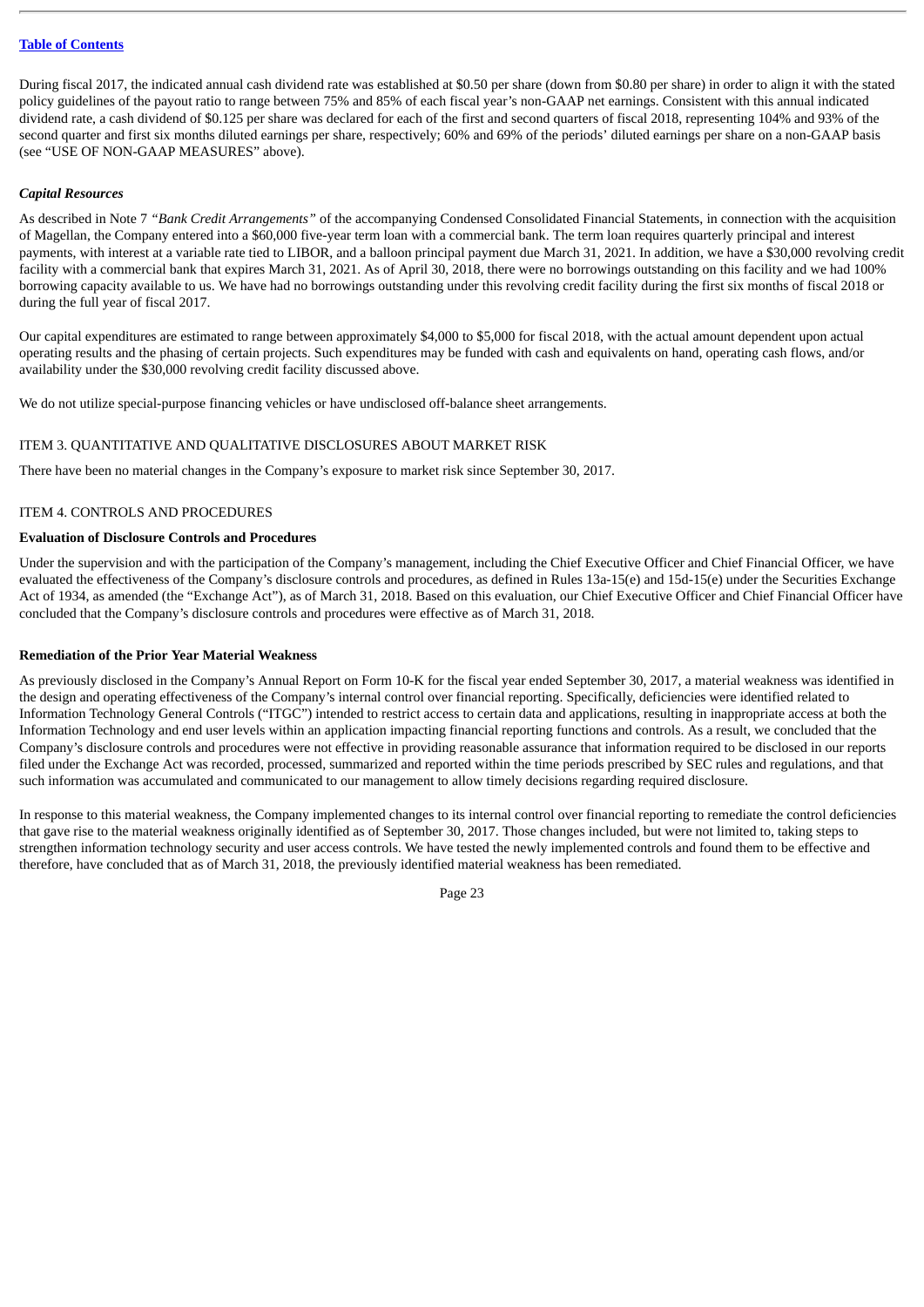#### **Changes in Internal Control over Financial Reporting**

Except as described above, there were no changes in our internal control over financial reporting (as that term is defined in Rules 13a-15(f) and 15d-15(f) under the Exchange Act) during the quarter ended March 31, 2018 that have materially affected, or are reasonably likely to materially affect, our internal control over financial reporting.

## <span id="page-27-0"></span>**PART II. OTHER INFORMATION**

#### <span id="page-27-1"></span>ITEM 1. LEGAL PROCEEDINGS

See Note 9 *"Litigation Matters"* and Note 10 *"Subsequent Events"* of the accompanying Condensed Consolidated Financial Statements.

#### <span id="page-27-2"></span>ITEM 1A. RISK FACTORS

There have been no material changes from risk factors as previously disclosed in the Company's fiscal 2017 Annual Report on Form 10-K in response to Item 1A to Part I of Form 10-K.

#### <span id="page-27-3"></span>ITEM 6. EXHIBITS

The following exhibits are being filed or furnished as a part of this Quarterly Report on Form 10-Q.

- 10.1 Separation Agreement and Release of Claims dated February 20, 2018 between the Company and Richard L. Eberly [\(Incorporated](http://www.sec.gov/Archives/edgar/data/794172/000089225118000030/form8k022618_ex10_1.htm) by reference to Meridian's Form 8-K filed with the Securities and Exchange Commission on February 26, 2018)
- 10.2 Separation Agreement and Release of Claims dated February 20, 2018 between the Company and Vecheslav A. Elagin [\(Incorporated](http://www.sec.gov/Archives/edgar/data/794172/000089225118000030/form8k022618_ex10_2.htm) by reference to Meridian's Form 8-K filed with the Securities and Exchange Commission on February 26, 2018)
- 10.3 April 2018 Revision to Fiscal 2018 Cash-Based Incentive [Compensation](#page-29-0) Plan Officers and Selected Executives
- 31.1 Certification of Principal Executive Officer Pursuant to Securities Exchange Act Rule [13a-14\(a\)/15d-14\(a\)](#page-32-0)
- 31.2 Certification of Principal Financial Officer Pursuant to Securities Exchange Act Rule [13a-14\(a\)/15d-14\(a\)](#page-33-0)
- 32 Certification of Chief Executive Officer and Chief Financial Officer pursuant to 18 U.S.C. Section 1350, as Adopted Pursuant to Section 906 of the [Sarbanes-Oxley](#page-34-0) Act of 2002
- 101 The following financial information from Meridian Bioscience Inc.'s Quarterly Report on Form 10-Q for the quarter ended March 31, 2018 filed with the SEC on May 10, 2018, formatted in XBRL includes: (i) Condensed Consolidated Statements of Operations for the three and six months ended March 31, 2018 and 2017; (ii) Condensed Consolidated Statements of Comprehensive Income for the three and six months ended March 31, 2018 and 2017; (iii) Condensed Consolidated Statements of Cash Flows for the six months ended March 31, 2018 and 2017; (iv) Condensed Consolidated Balance Sheets as of March 31, 2018 and September 30, 2017; (v) Condensed Consolidated Statement of Shareholders' Equity for the six months ended March 31, 2018; and (vi) the Notes to Condensed Consolidated Financial Statements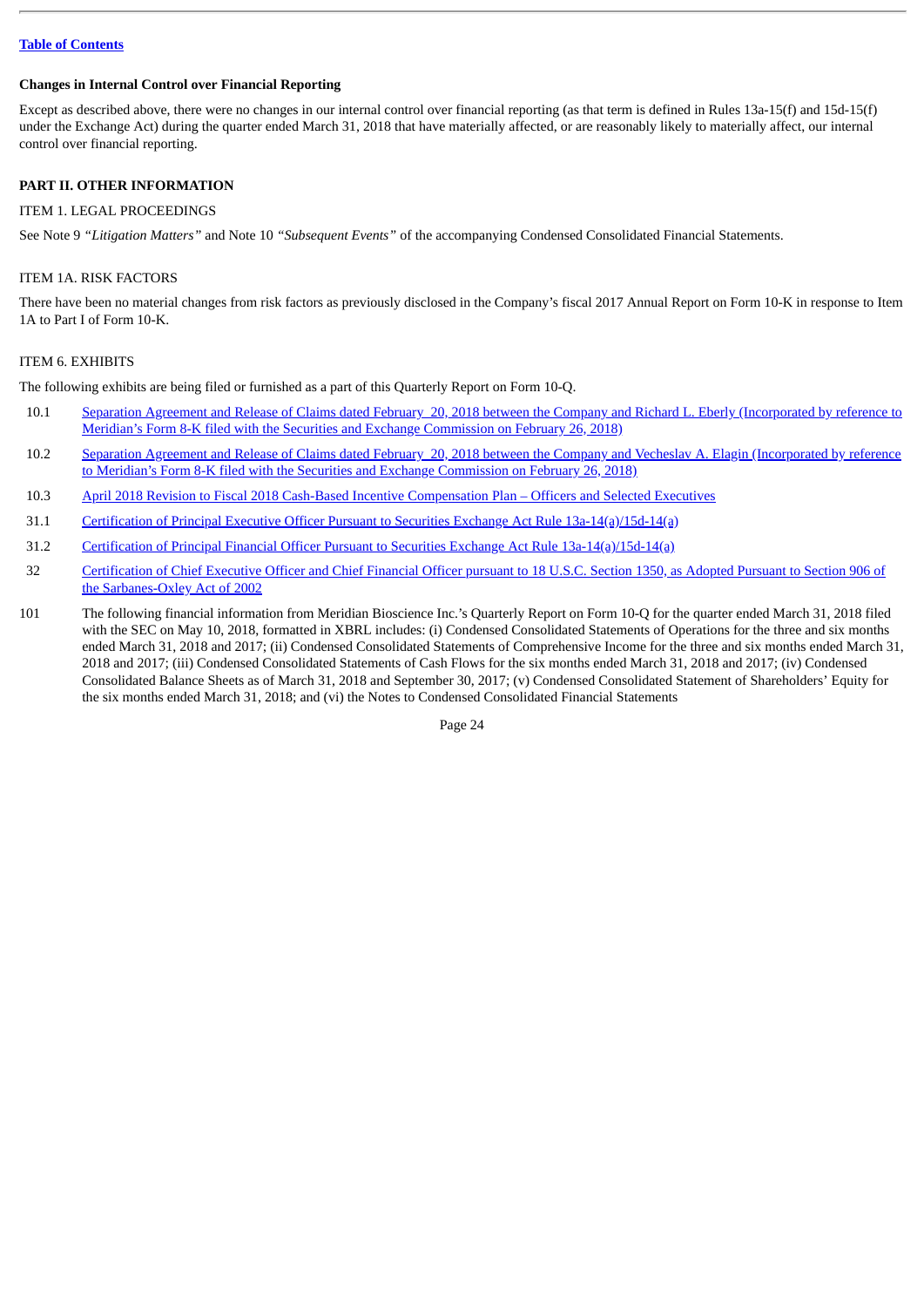Date: May 10, 2018

## SIGNATURE

<span id="page-28-0"></span>Pursuant to the requirements of the Securities Exchange Act of 1934, the Registrant has duly caused this report to be signed on its behalf by the undersigned thereunto duly authorized.

**MERIDIAN BIOSCIENCE, INC.**

By: /s/ Melissa A. Lueke

Melissa A. Lueke Executive Vice President and Chief Financial Officer (Principal Financial and Accounting Officer)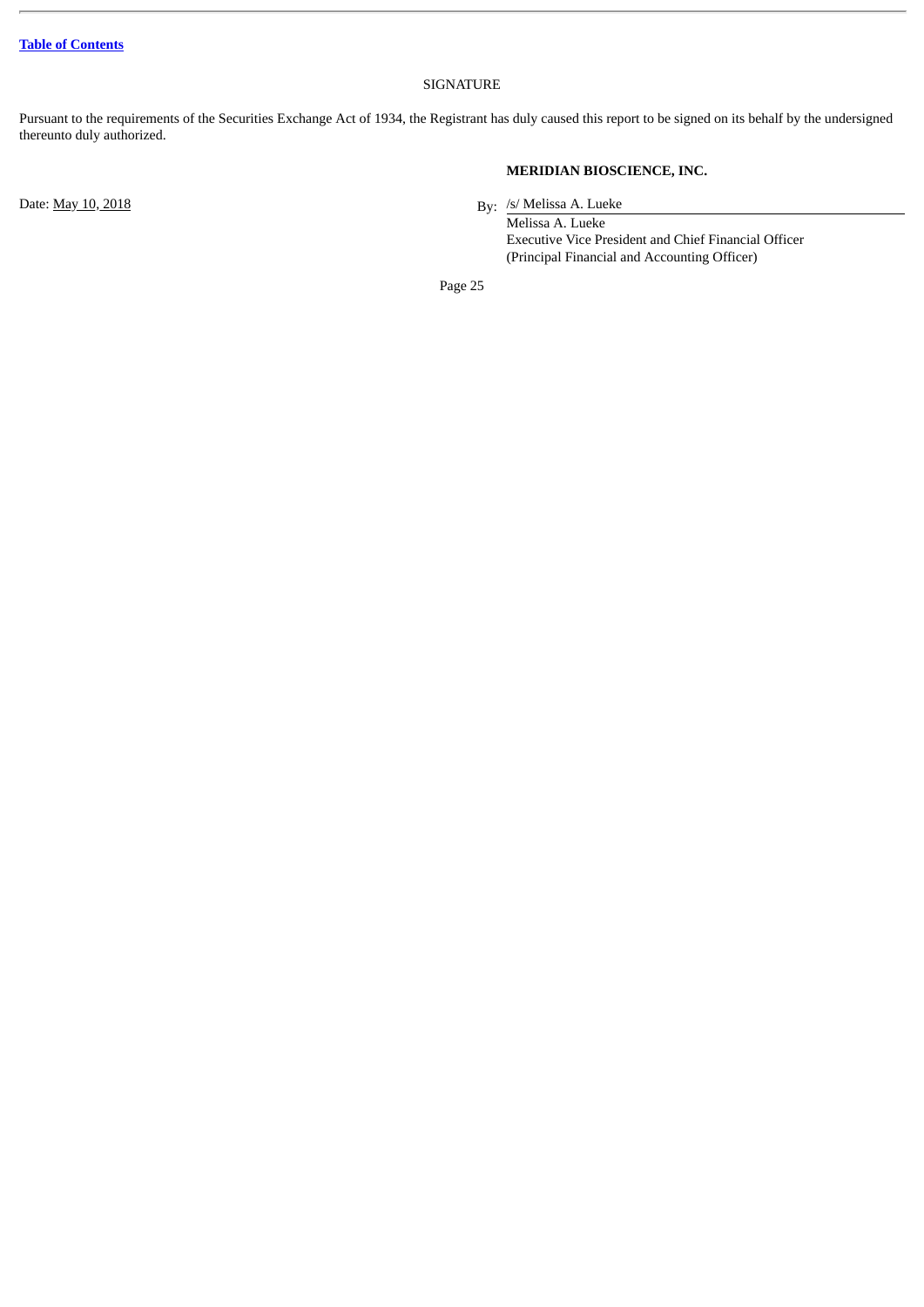#### **April 2018 Revision**

## **CASH-BASED INCENTIVE COMPENSATION PLAN FISCAL YEAR 2018 OFFICERS AND SELECTED EXECUTIVES LEVEL 8**

## <span id="page-29-0"></span>I. PURPOSE

The purpose of this cash-based incentive compensation plan (the "Plan") is to define a mechanism for stimulating and rewarding the achievement of business goals by eligible employees, as proposed by the Compensation Committee of the Board of Directors of the Company (the "Board") and agreed by the Board.

## II. SCOPE

This Plan includes certain executives as designated by the CEO (collectively "Executives") of Meridian Bioscience, Inc. and its subsidiaries (the "Company").

## III. ELIGIBILITY REQUIREMENTS

Eligibility for participation in this Plan is limited to elected officers and the executives of the Company as determined in the sole discretion of the Compensation Committee of the Board (the "Participants").

- 1. Employees hired after October 1, 2017 are eligible for a pro-rated bonus based on the number of months employed during the fiscal year. The month of hire counts as a full month regardless of the hire date.
- 2. Executives who terminate before September 30, 2018 for any reason are not eligible for a bonus unless the Compensation Committee approves eligibility prior to termination and subject to the terms of any applicable Change in Control Agreement executed with the terminating executive.

#### IV. PERFORMANCE TARGETS AND PAYOUT PERCENTAGES

The Plan consists of three components: Consolidated Net Revenues, Consolidated non-GAAP Net Earnings and individual performance with a weighting factor assigned to each component. The Plan is designed to payout **35%** of base salary at target. The Compensation Committee may not increase compensation payable under this Plan in excess of amounts provided herein. As soon as practicable after the Compensation Committee determines the targets have been met, each Participant shall receive a cash lump sum payment of the bonus, less required withholding. In no event shall payment be made later than two and one-half  $(2\frac{1}{2})$  months following the date the Compensation Committee determines the targets have been met; *provided¸ however,* the Participant may make the deferral election described in Section VI. Except as otherwise permitted in Section III, no bonus shall be paid to any Participant who is not actively employed by the Company on the date the bonus is paid.

<sup>1</sup>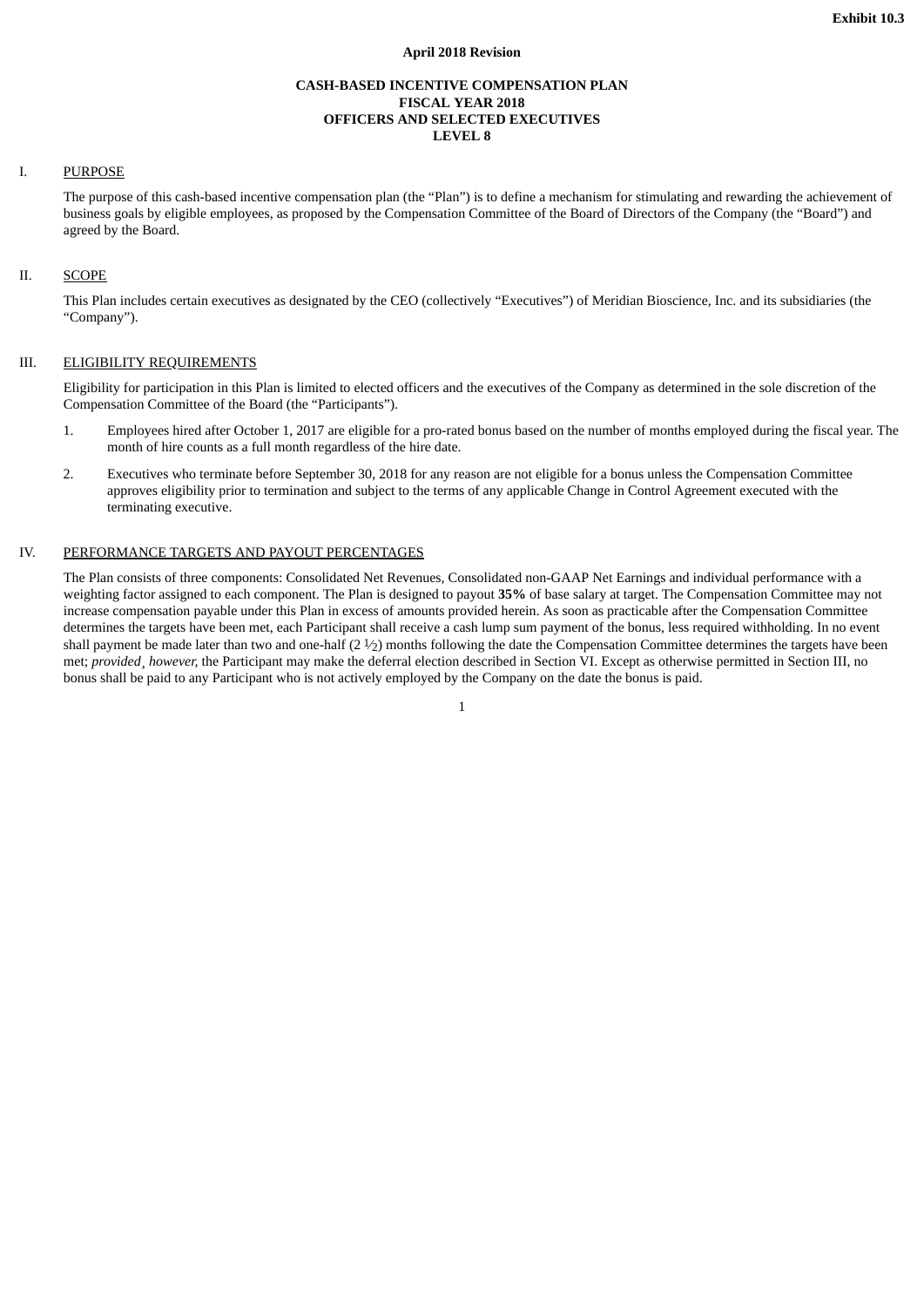|             |                     |               | <b>Net Revenue Targets and Payout Percentages</b> |              |           |        |
|-------------|---------------------|---------------|---------------------------------------------------|--------------|-----------|--------|
|             |                     |               | Achievement                                       | Target       | Revenue   | Payout |
|             | <b>Net Revenues</b> |               | Factor                                            | <b>Bonus</b> | Weighting | %      |
| \$*****     | to                  | <b>C*****</b> | 50%                                               | 35%          | 40%       | 7.0%   |
| $S*****$    | t0                  | <b>C*****</b> | 100%                                              | 35%          | 40%       | 14.0%  |
| $>$ \$***** |                     |               | 150%                                              | 35%          | 40%       | 21.0%  |

# **Non-GAAP Net Earnings Targets and Payout Percentages**

|             |                     |               | . .         |               | <b>Net</b> |               |
|-------------|---------------------|---------------|-------------|---------------|------------|---------------|
|             |                     |               | Achievement | <b>Target</b> | Earnings   | Payout        |
|             | <b>Net Earnings</b> |               | Factor      | <b>Bonus</b>  | Weighting  | $\frac{9}{6}$ |
| $$*****$    | to                  | <b>C*****</b> | 50%         | 35%           | 40%        | 7.0%          |
| $S*****$    | to                  | <b>C*****</b> | 100%        | 35%           | 40%        | 14.0%         |
| $>$ \$***** |                     |               | 150%        | 35%           | 40%        | 21.0%         |

| <b>Individual Performance and Payout Percentages</b> |                                     |        |   |       |   |           |     |         |
|------------------------------------------------------|-------------------------------------|--------|---|-------|---|-----------|-----|---------|
| <b>Achievement</b><br><b>Target</b>                  |                                     |        |   |       |   |           |     |         |
|                                                      | <b>Performance Appraisal Rating</b> | Factor | л | Bonus | л | Weighting | $=$ | %       |
| Rating                                               |                                     | 50%    |   | 35%   |   | 20%       |     | 3.5%    |
| <b>Rating</b>                                        |                                     | 100%   |   | 35%   |   | 20%       |     | $7.0\%$ |
| Rating                                               | 4 or 5                              | 150%   |   | 35%   |   | 20%       |     | 10.5%   |

2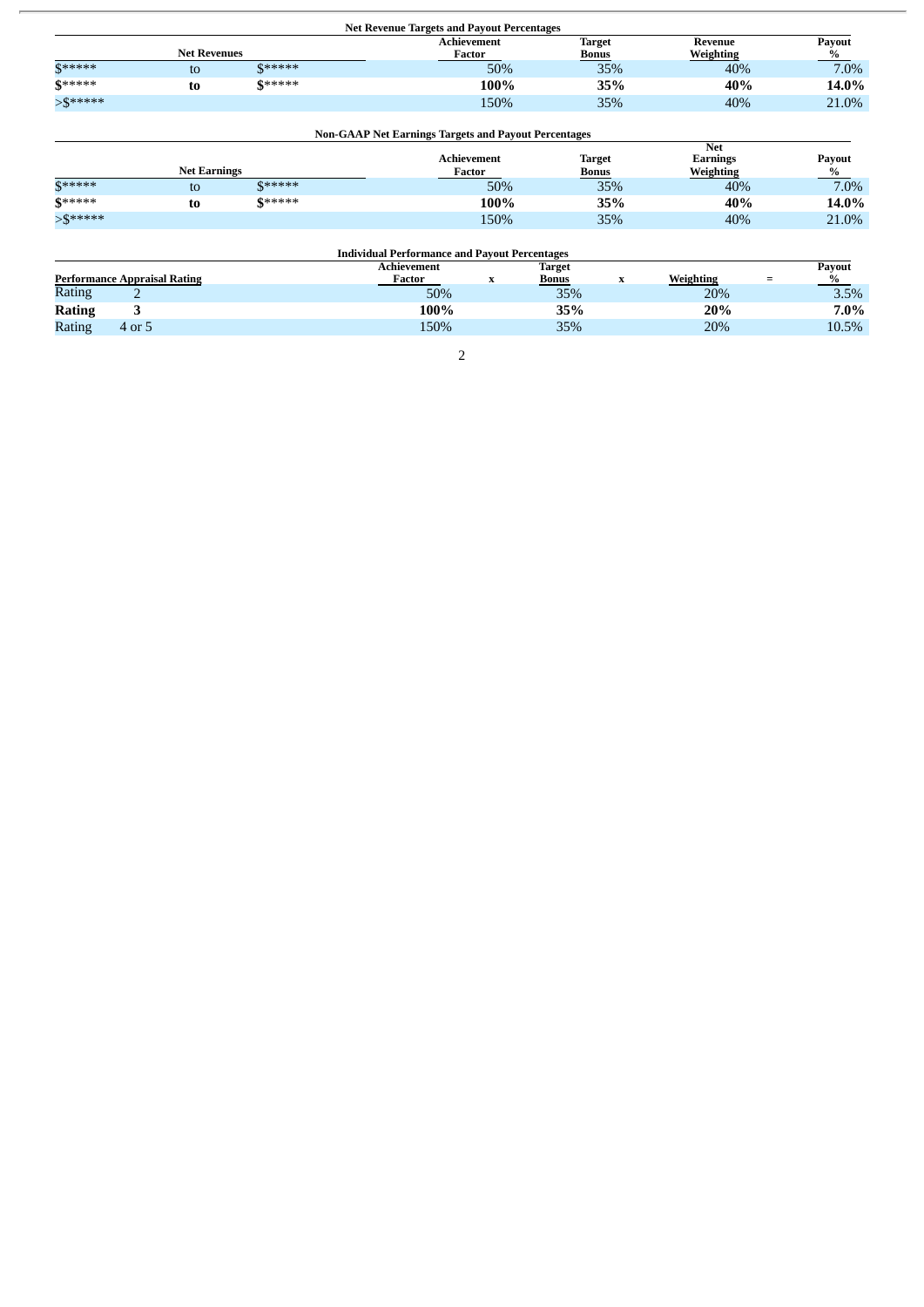#### V. NON-GAAP MEASUREMENT

Non-GAAP items shall consist of items disclosed in the Company's Non-GAAP Financial Measures disclosures in the fiscal 2018 Form 10-K.

In the event of an acquisition during the Plan year, to the extent not already captured in the non-GAAP disclosures noted above, the Board, upon the proposal of the Compensation Committee, may in its discretion consider restructuring, purchase accounting and extraordinary charges associated with such acquisitions as disclosed in the Company's Form 10-K to be considered in the calculation of non-GAAP earnings. If the acquisition provides accretive earnings, the Board may, in its discretion, include for purposes of bonus calculations as a means to incent management to pursue accretive acquisitions and in recognition of the significant time and effort necessary to complete such acquisitions. Upon the completion of acquisitions, interest income assumed in the fiscal plan will be adjusted to reflect the cash used.

The Compensation Committee shall evaluate certain events, in its discretion, for determination of treatment in the bonus calculation. Examples include the impact of tax legislation and the impact of implementing new accounting standards.

## VI. DEFERRAL OF BONUS PAYMENT

Executives may elect to defer payment of bonus to no later than January 15, 2019. Such election must be made in writing prior to March 31, 2018.

#### VII. GENERAL PROVISIONS

- 1. The Plan is subject to all applicable federal and state laws, rules and regulations as may be required.
- 2. A Participant's rights and interests under the Plan may not be assigned, pledged or transferred.
- 3. Nothing in the Plan shall confer upon any Participant the right to continue in the employment of the Company or affect the right of the Company to terminate the employment of any Participant.
- 4. The Company shall have the right to withhold from any bonus payment any federal, state or local and/or payroll taxes required by law to be withheld and to take such other action as the Compensation Committee deems advisable to enable the Company and Participant to satisfy obligations for the payment of withholding taxes and other tax obligations relating to a bonus.
- 5. It is intended that payments under the Plan qualify as short-term deferrals exempt from the requirements of Section 409A of the Code.

3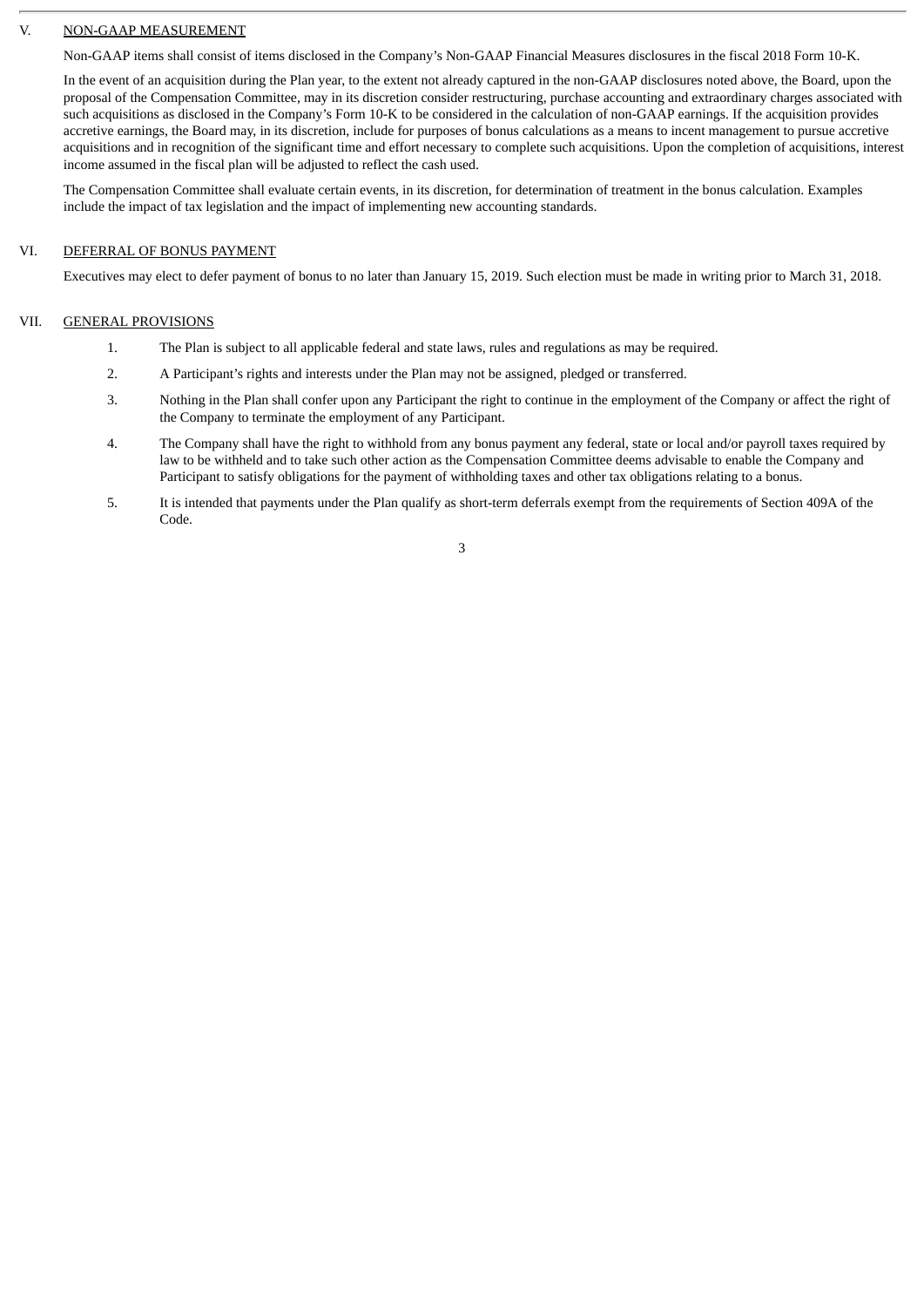## **Certification of Principal Executive Officer Pursuant to Securities Exchange Act Rule 13a-14(a)**

<span id="page-32-0"></span>I, Jack Kenny, certify that:

- 1. I have reviewed this quarterly report on Form 10-Q of Meridian Bioscience, Inc.;
- 2. Based on my knowledge, this report does not contain any untrue statement of a material fact or omit to state a material fact necessary to make the statements made, in light of the circumstances under which such statements were made, not misleading with respect to the period covered by this report;
- 3. Based on my knowledge, the financial statements, and other financial information included in this report, fairly present in all material respects the financial condition, results of operations and cash flows of the registrant as of, and for, the periods presented in this report;
- 4. The registrant's other certifying officer(s) and I are responsible for establishing and maintaining disclosure controls and procedures (as defined in Exchange Act Rules 13a-15(e) and 15d-15(e)) and internal control over financial reporting (as defined in Exchange Act Rules 13a-15(f) and 15d-15(f)) for the registrant and have:
	- a) Designed such disclosure controls and procedures, or caused such disclosure controls and procedures to be designed under our supervision, to ensure that material information relating to the registrant, including its consolidated subsidiaries, is made known to us by others within those entities, particularly during the period in which this report is being prepared;
	- b) Designed such internal controls over financial reporting, or caused such internal control over financial reporting to be designed under our supervision, to provide reasonable assurance regarding the reliability of financial reporting and the preparation of the financial statements for external purposes in accordance with generally accepted accounting principles;
	- c) Evaluated the effectiveness of the registrant's disclosure controls and procedures and presented in this report our conclusions about the effectiveness of the disclosure controls and procedures, as of the end of the period covered by this report based on such evaluation; and
	- d) Disclosed in this report any change in the registrant's internal control over financial reporting that occurred during the registrant's most recent fiscal quarter that has materially affected, or is reasonably likely to materially affect, the registrant's internal control over financial reporting; and
- 5. The registrant's other certifying officer(s) and I have disclosed, based on our most recent evaluation of internal control over financial reporting, to the registrant's auditors and the audit committee of registrant's board of directors (or persons performing the equivalent functions):
	- a) All significant deficiencies and material weaknesses in the design or operation of internal control over financial reporting which are reasonably likely to adversely affect the registrant's ability to record, process, summarize and report financial information; and
	- b) Any fraud, whether or not material, that involves management or other employees who have a significant role in the registrant's internal control over financial reporting.

Date: May 10, 2018

/s/ Jack Kenny

Jack Kenny Chief Executive Officer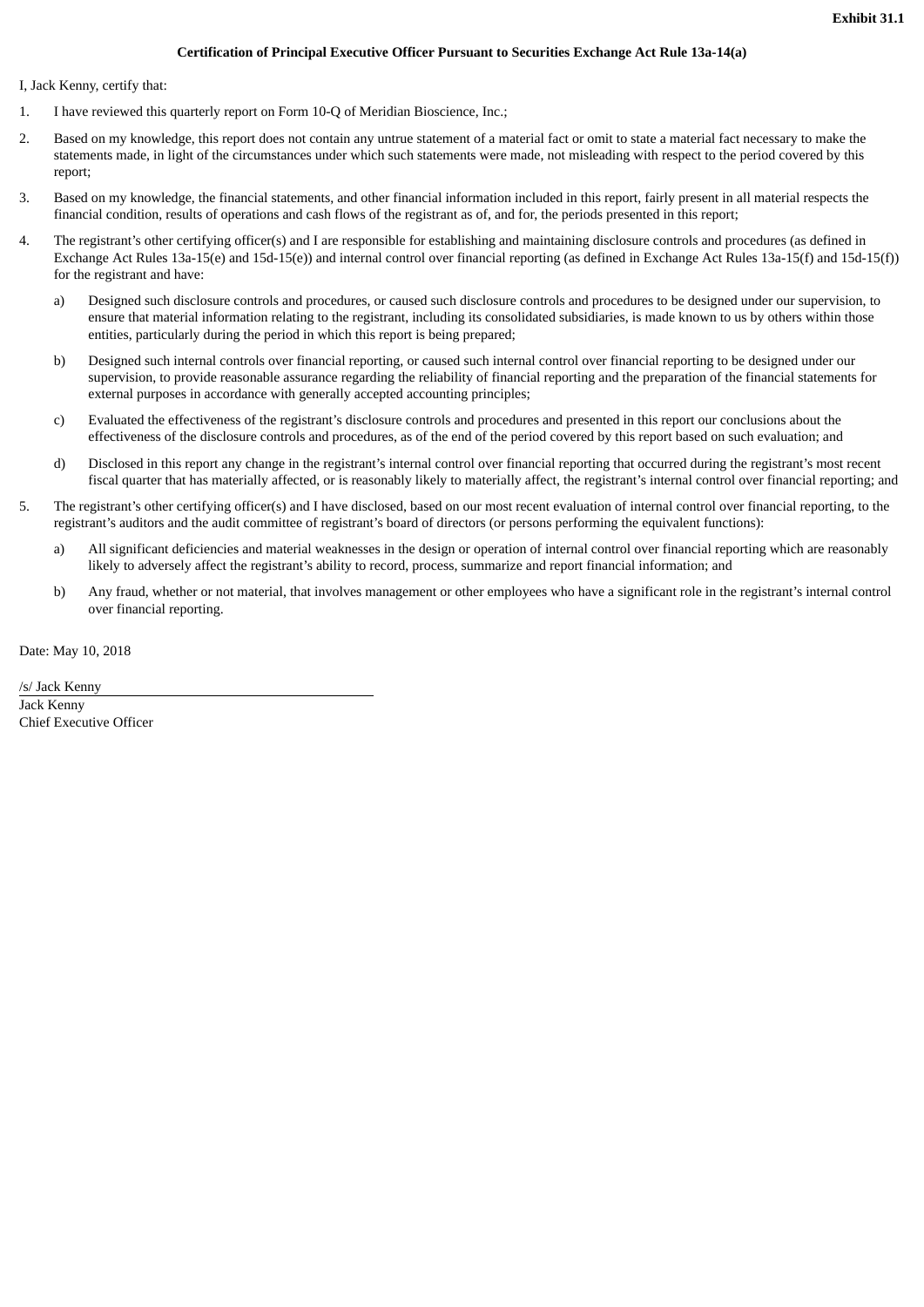## **Certification of Principal Financial Officer Pursuant to Securities Exchange Act Rule 13a-14(a)**

<span id="page-33-0"></span>I, Melissa A. Lueke, certify that:

- 1. I have reviewed this quarterly report on Form 10-Q of Meridian Bioscience, Inc.;
- 2. Based on my knowledge, this report does not contain any untrue statement of a material fact or omit to state a material fact necessary to make the statements made, in light of the circumstances under which such statements were made, not misleading with respect to the period covered by this report;
- 3. Based on my knowledge, the financial statements, and other financial information included in this report, fairly present in all material respects the financial condition, results of operations and cash flows of the registrant as of, and for, the periods presented in this report;
- 4. The registrant's other certifying officer(s) and I are responsible for establishing and maintaining disclosure controls and procedures (as defined in Exchange Act Rules 13a-15(e) and 15d-15(e)) and internal control over financial reporting (as defined in Exchange Act Rules 13a-15(f) and 15d-15(f)) for the registrant and have:
	- a) Designed such disclosure controls and procedures, or caused such disclosure controls and procedures to be designed under our supervision, to ensure that material information relating to the registrant, including its consolidated subsidiaries, is made known to us by others within those entities, particularly during the period in which this report is being prepared;
	- b) Designed such internal controls over financial reporting, or caused such internal control over financial reporting to be designed under our supervision, to provide reasonable assurance regarding the reliability of financial reporting and the preparation of the financial statements for external purposes in accordance with generally accepted accounting principles;
	- c) Evaluated the effectiveness of the registrant's disclosure controls and procedures and presented in this report our conclusions about the effectiveness of the disclosure controls and procedures, as of the end of the period covered by this report based on such evaluation; and
	- d) Disclosed in this report any change in the registrant's internal control over financial reporting that occurred during the registrant's most recent fiscal quarter that has materially affected, or is reasonably likely to materially affect, the registrant's internal control over financial reporting; and
- 5. The registrant's other certifying officer(s) and I have disclosed, based on our most recent evaluation of internal control over financial reporting, to the registrant's auditors and the audit committee of registrant's board of directors (or persons performing the equivalent functions):
	- a) All significant deficiencies and material weaknesses in the design or operation of internal control over financial reporting which are reasonably likely to adversely affect the registrant's ability to record, process, summarize and report financial information; and
	- b) Any fraud, whether or not material, that involves management or other employees who have a significant role in the registrant's internal control over financial reporting.

Date: May 10, 2018

/s/ Melissa A. Lueke

Melissa A. Lueke Executive Vice President and Chief Financial Officer